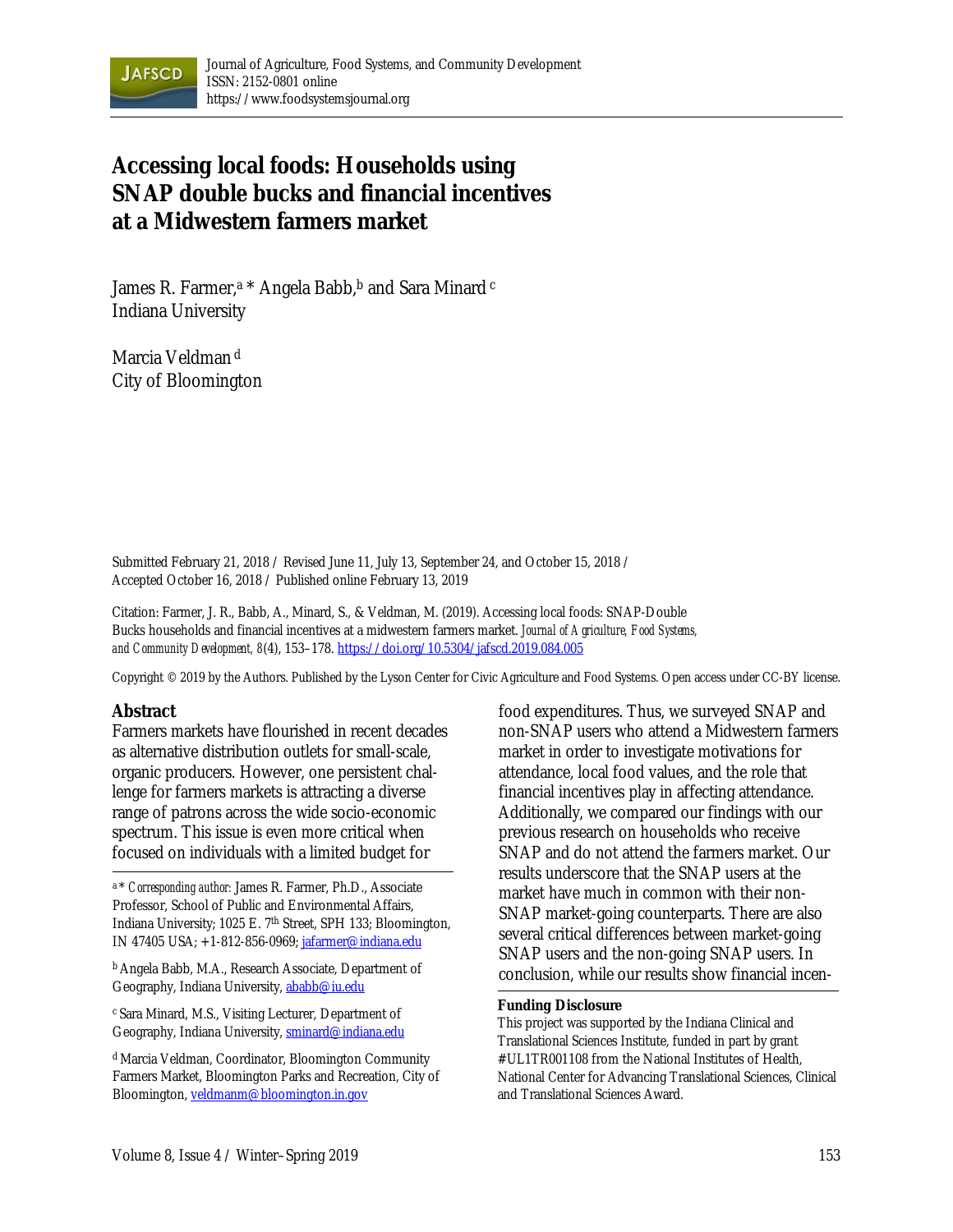tives work to reduce the reproduction of economic privilege at the farmers market, additional initiatives are required to address other food access barriers and to promote food justice in this important and expanding space.

#### **Keywords**

Farmers Markets, Local Food, SNAP, Double Market Bucks, Financial Incentives, Parks Department

#### **Introduction**

The number of farmers markets nearly doubled between 2008-2014, from 4,685 to 8,497 (USDA AMS, 2015). These direct-to-consumer food markets have long been touted as a method to increase community food security (Kantor, 2001); while consumers have better access to fresh, healthy, and organic foods, producers gain economic and social support from their local communities.

 Scholars point to a number of benefits, both individual and communal, derived from thriving farmers markets. For example, farmers capture more revenue in direct-selling schemes (La Trobe, 2001; Mann et al., 2018), local and regional food systems can enhance food security (Allen, 1999), markets allow consumers to signal a desire for sustainable consumption options (Seyfang, 2006), shoppers attend markets for both food purchasing and entertainment (Farmer, Chancellor, Gooding, Shubowitz, & Bryant, 2011), health benefits can accrue from increased fresh fruit and vegetable consumption (Herman, Harrison, Afifi, & Jenks, 2008), and the environment benefits from increased caloric reliance on fruits and vegetables (Godfray et al., 2010) that supplant animal-based products; these are all touted benefits.

 Community development is also seen as an indirect benefit from a successful farmers market, particularly those markets that cater to a diverse swatch of a community's population. As noted by Mann et al. (2018) and others, the acceptance of Supplemental Nutrition Assistance Program (SNAP) benefits within the local food sector is perceived as a way to enhance community development via economic development benefits (Bell, Mora, Hagan, Rubin & Karpyn, 2013). A second

and related example includes the spillover effects of consumer spending. This is the idea that certain consumers who attend farmers markets are the same individuals who will shop at nearby establishments as they venture to and from the market (Cummings, Kora, & Murray, 1999). This has been used as evidence to support positioning markets in areas that need visitor bolstering. Other scholars have found that markets are a means for the production of social and community capital as patrons are able to visit with friends, acquaintances, and community leaders (Oberholtzer & Grow, 2003). Finally, market location can provide community benefits in locales with few other food outlets, such as the case in Flint, Michigan (Sadler, 2016).

 Unfortunately, farmers markets can also have negative consequences: they have frequently been charged with serving primarily affluent and white users while neglecting the needs of those living in poverty and minority populations (Farmer, Chancellor, Robinson, West, & Weddell, 2014; Markowitz, 2010; Hinrichs & Kremer, 2002). Critics also caution against overly optimistic interpretations of the local food effects that farmers markets can have on communities (Hinrichs, 2000; Hinrichs & Kremer, 2002). Especially with regard to low-income populations, local foods can be more expensive than conventionally produced foods. The privilege of eating local (Farmer et al., 2014) has meant that farmers markets often remain inaccessible to many low-income households. The price of foods at farmers markets are complicated and often highly debated as comparing prices in and outside of farmers markets is difficult. Several researchers have found farmers market prices to be higher than the price of similar items at surrounding supermarkets (Garrett, 2014; Lucan, Maroko, Sanon, Frias, & Schechter, 2015). However, other reports point to the prices being quite parallel (Vermont Agency of Agriculture, Food and Markets, 2016; McDaniel, 2014). The accuracy of such arguments are likely quite contextual to the farmers markets in question. Other barriers include the geographic location of the markets and market open times. Farmers markets are most commonly positioned in affluent, white areas (Singleton, Sen, & Affuso, 2015), and potential low-income participants experience a range of access barriers, includ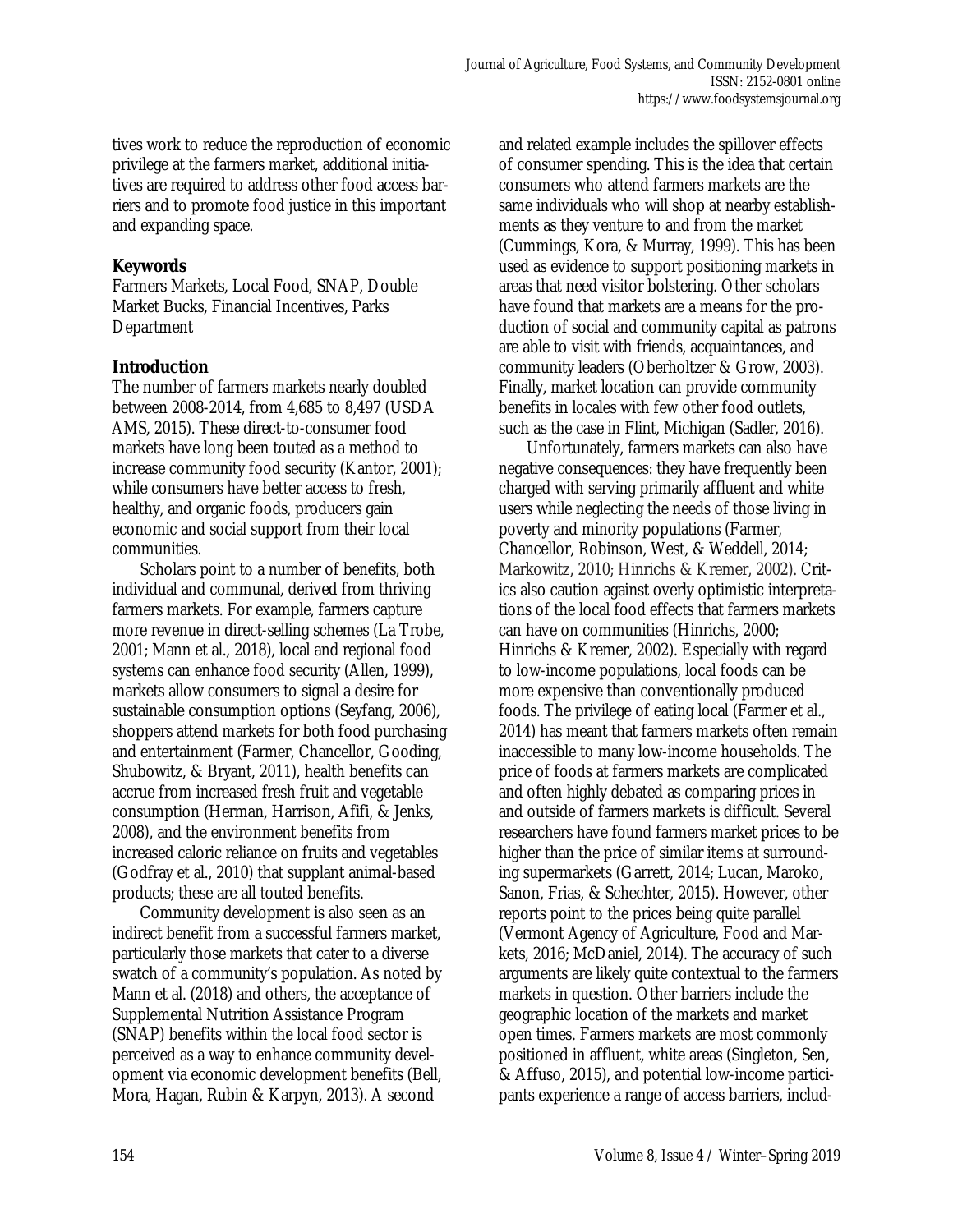ing lack of time and inadequate transportation (Walker, Keane, & Burke, 2010). Local foods are also limited by season and are more labor intensive to locate and prepare; thus, they may be perceived as an impractical food solution for many potential consumers (Leone et al., 2012). In addition to physical and economic barriers, several sociocultural factors may deter the patronage of some populations, including SNAP recipients (Guthman, 2008). Characterized by the actual bodies present at the market (Slocum, 2008) and the cultural and environmental values of market founders and managers (Alkon, 2012), farmers markets can be unwelcoming or inadequate to subpopulations within a community (DeLind, 2006).

 In an attempt to remedy economic issues, farmers markets across the U.S. have engaged in initiatives to increase equitable access to local foods among households with low income, particularly among participants of the Supplemental Nutrition Assistance Program (SNAP), the Senior Farmers Market Nutrition Program (SFMNP), and the Special Supplemental Nutrition Program for Women, Infants, and Children (WIC). These are fairly recent developments, beginning circa 2005 (Winch, 2008); hence, little research has been done to assess the efficacy of these financial incentives and their impact on the affordability and accessibility of farmers markets to households with low income. While recent scholarship has highlighted the benefits of economic incentive programs to specific segments of farmers markets (Oberholtzer, Dimitri, & Schumacher, 2012), few have assessed these initiatives within a framework that also considers the embedded socio-cultural values of participants and demographic privilege. Thus, the overarching question of this study is: *to what extent does the implementation of financial incentives at farmers markets work to mitigate food insecurity by reducing barriers between low-income households and local foods distributed at farmers markets?*

 Consumers participating in local food networks, such as farmers markets, cite several motivations, barriers, and disincentives for participation. Recreation and leisure were the most frequently reported reasons for participation amongst farmers market shoppers in Indiana, USA (Farmer et al., 2011). These shoppers also reported that

they valued supporting local farmers and were motivated by the quality, freshness, and variety of foods available at farmers markets, as well as the ability to know where and how the food was produced. Major constraints to participation, as reported by these shoppers, were the monetary cost of food and the lack of convenience, relative to surrounding supermarkets. During 2012, lowincome households in Bloomington, Indiana, claimed essentially the same motivations––quality, freshness, and variety of foods––similar barriers to participation––cost and inconvenience––as well as a general lack of information about the farmers market (Babb, 2013).

 A study by Farmer et al. (2014) systematically compared the food values of farmers market participants with that of nonparticipants. The researchers looked at 12 categories of food values collected from the literature: environment, nutrition, local farmers, fewer chemicals, local economy, fresh food, hormone free, organic, whole foods, humane, seasonal, local (within 100 miles [161 km]), and costs of food. Farmers market participants ranked all food-value motivations higher overall than non–farmers market participants. Environmental and nutritional motivations ranked the highest among participants. These two motivations ranked fifth and twelfth, respectively, among nonparticipants. This illustrates a connection between food values and participation in local food networks.

 Also illustrated are the complex social barriers that may exclude many from participating, including gender, education, income, social connectedness, and ethnicity. Wolf, Spittler, and Ahern (2005) found that farmers market goers were generally younger, were more likely to be female, were more likely to be married, had a higher educational attainment status, and had a higher income level compared to the general population. Zepeda (2009) found that those not going to farmers markets were more interested in the convenience of purchasing food, were single, and in a single-parent household; Zepeda (2009) found no difference in income between market shoppers and nonattendees. Yet, others have found that location and facilities, the market atmosphere, and time constraints pivotally affect participation in farmers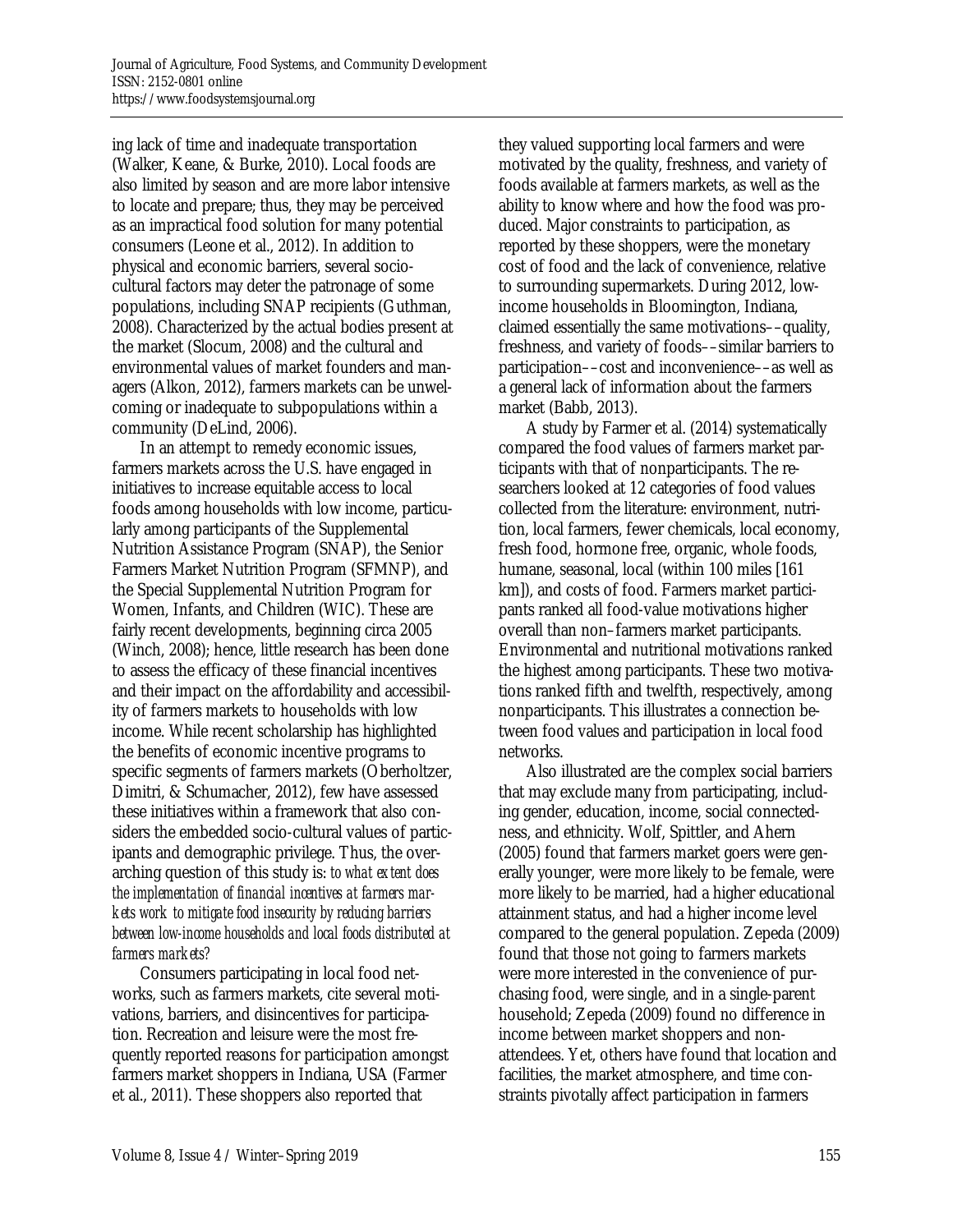markets, acting as either barriers or disincentives (Colasanti, Conner, & Smalley, 2010). Specifically, Calasanti et al. (2010) found that female Latinas were most likely to find the aforementioned variables to be critical components in making the decision to shop or not to shop at a farmers market.

 The SNAP has increased food security for millions across the U.S. while alleviating the severity of poverty among low-income households, particularly those with children (Tiehen, Jolliffe, & Gunderson, 2012). Specifically, the acceptance of SNAP benefits at farmers markets has been shown to *reduce* nutritional disparities within communities (Jones & Bhatia, 2011), but physical barriers have deterred SNAP use at these outlets. Food stamp redemption at farmers markets decreased drastically during the 1990s as states transitioned to electronic benefits transfer (EBT) systems (Kantor, 2001). EBT cards, which function like debit cards, have posed a problem for farmers markets that do not have a telephone line, internet, or electricity to process EBT transactions (Markowitz, 2010). To promote equitable access to farmers markets, the 2008 U.S. Farm Bill allocated 10.0% of funds in the Farmers Market Promotion Program to helping farmers markets acquire the means to accept EBT cards. In San Francisco, the acceptance of EBT was mandated for all farmers markets in 2006. Since then, SNAP receipts have increased on average 57.0% each year, with a 91.0% increase between 2009 and 2010 (Jones & Bhatia, 2011). Still, even when SNAP transactions are enabled at farmers markets, the cost of foods remains another barrier to participation.

 While a consensus has not yet been reached (Mann et al., 2018), some researchers have found the price of foods at farmers markets to be higher than the price of similar items at surrounding supermarkets (Garrett, 2014; Lucan et al., 2015). Thus, in 2005, private and non-governmental organizations began offering financial incentives that double the value of SNAP, WIC, and SFMNP coupons at farmers markets (Winch, 2008). Financial incentives at farmers markets in New York City, Boston, and San Diego have impacted the vegetable consumption of some mothers (Dimitri, 2015). Hicks and Lambert-Pennington (2014) also found similar patterns with SNAP being accepted

at markets, thus driving engagement amongst those with low socio-economic status. Indeed, participants with limited access to fresh fruit and vegetables in their communities and whose consumption averages less than two servings of vegetables each day were more likely to increase vegetable consumption using the incentives at the farmers market. This research suggests that financial incentives may help low-income consumers who already attend or are interested in the market; but, further research is needed to understand how to incentivize the most vulnerable consumers––those with the most limited access to fresh fruits and vegetables and households using emergency food outlets, such as food banks and pantries.

 Multiple studies have purported positive outcomes from matched farmers market incentive programs. Lindsay et al. (2013) found that participants in matched programs reported nearly a 16 fold increase in eating *healthy* or *very healthy* when compared to their eating behavior prior to being part of an incentive match program. Participants were almost unanimous (93.0%) in stating that the matched program was vital to their decision to shop at a farmers market. Studies that looked at similar market buck programs found that participants reported eating more fruits and vegetables due to such programs (Bowling, Moretti, Ringelheim, Tran, Davison, 2016; Payne et al., 2013).

 In this paper, we perform an exploratory comparison of SNAP and non-SNAP users at the Bloomington Community Farmers' Market (BCFM), as well as a comparison between SNAP market users and SNAP users not attending the market. We did this comparison to assess the efficacy and importance of financial incentives for SNAP participants at the BCFM. In doing so, we ask the following research questions:

- 1. What are the similarities and differences between SNAP and non-SNAP households at the farmers market?
- 2. What are the similarities and differences between SNAP users attending the BCFM and SNAP users who do not?
- 3. How important are financial incentives, particularly the double market bucks program, to SNAP households attending the farmers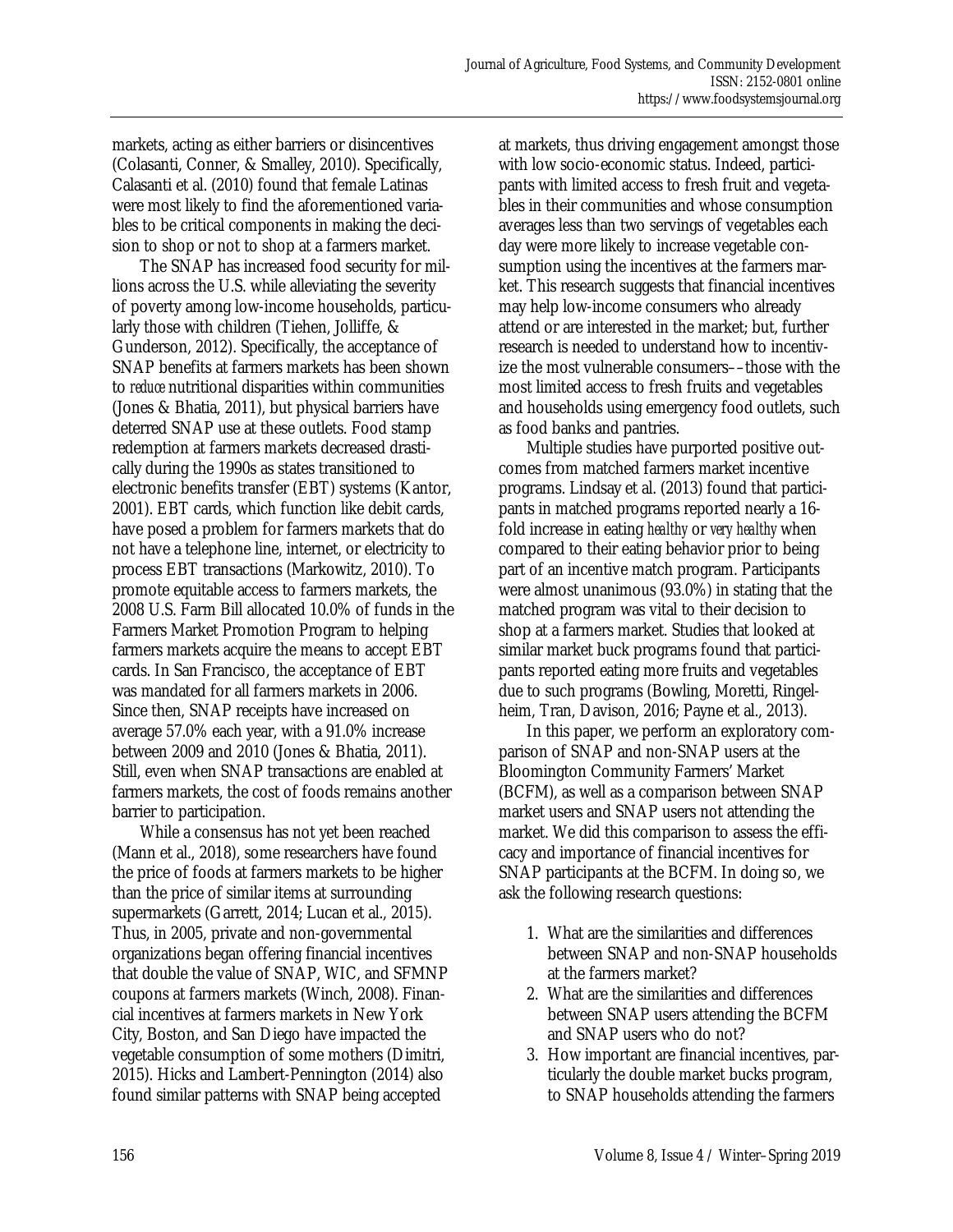market and for bringing new SNAP households to the farmers market?

 We understand that farmers markets are not the panacea for food insecurity; rather, they are just one outlet for promoting both household and regional food security. Because farmers markets are not necessarily culturally appropriate for all communities, we expect to find that individuals with similar motivations and values attend farmers markets. Therefore, we hypothesize that, while household income levels and educational attainment will differ between SNAP and non-SNAP users, few, if any, other differences (food values, value for local food and farmers, market behaviors) will exist between the two groups. Additionally, we hypothesize that the double market bucks program will be an important consequence to SNAP users already attending the BCFM; however, we hypothesize that this financial incentive is not vital to bringing new, diverse populations to the market, particularly those who have no prior interest in shopping at the BCFM and those who face more than just economic barriers to participation.

### **Methods**

 $\overline{a}$ 

This study is part of a larger community-based participatory research (CBPR) project that has sought to improve food security in and around Bloomington, IN, through the use of local foods. We chose the CBPR approach because it combines the knowledge, skills, and assets of local people and organizations and those of professional scientists to develop practical and applied solutions to pressing issues (Fortmann, 2008) that work toward a socially just end (Strand, Marullo, Cutforth, Stoecker, & Donohue, 2003). Consequently, we had three community partners that collaborated with the professional researchers on the overall project. These included Monroe County United Ministries, the Local Growers Guild, and Bloomington Parks and Recreation.

The current study is the final phase of a four-

part study.<sup>1</sup> In this paper, we discuss Phase 4, with highlights from Phase 1 (Farmer, Minard, & Edens, 2016). The current manuscript predominantly includes results from a questionnaire used to survey SNAP and non-SNAP users attending the BCFM. Phase 1 was a door-to-door survey in neighborhoods that are characterized as low and mixed income in the City of Bloomington. We use overlapping questions and corresponding data from the two phases as part of our analysis.

#### *Study Site*

This survey was administered at the Saturday BCFM in Bloomington, Indiana. Bloomington is a town of approximately 83,300 residents (City of Bloomington, 2016) and is located in south-central Indiana approximately 60 miles (96 kilometers) from the state capital, Indianapolis. Bloomington is located in Monroe County, population 137,974. The population of Bloomington has a median age of 23.4 years and is 83.0% White, 4.6% Black or African American, 8.0% Asian, and 3.5% Hispanic (of any race). Indiana University's flagship campus is located in Bloomington, which does have a significant effect on the city's economy, demographics, and culture.

 The BCFM was established in 1975 and is the state's largest farmers market by number of vendors and visitors. Counts for the attendance at the Saturday farmers market during the summer have often exceeded 10,000 visitors in recent years. The City of Bloomington's Parks and Recreation Department manages the market, which is located in the heart of the city adjacent to the Shower's Building (i.e., the headquarters for the city government). Positioned a few steps from the city's main urban trail corridor, the market draws patrons on bike, foot, bus, or arriving in private cars. The 75+ vendors sell products beginning in early April through late November. Common products include Indiana classics such as sweet corn, tomatoes, squash, and green beans, while also tapping into international cuisine items such as kohlrabi,

<sup>1</sup> Phase 1 included door-to-door structured interviews of residents in neighborhoods characterized as low and mixed income. Phase 2 entailed a mail survey to farmers servicing the local community. Phase 3 included informal, in-depth interviews with key informants working for social service and food and/or agricultural agencies. Phase 4 included a questionnaire used to survey SNAP and non-SNAP users at the Bloomington Community Farmers' Market.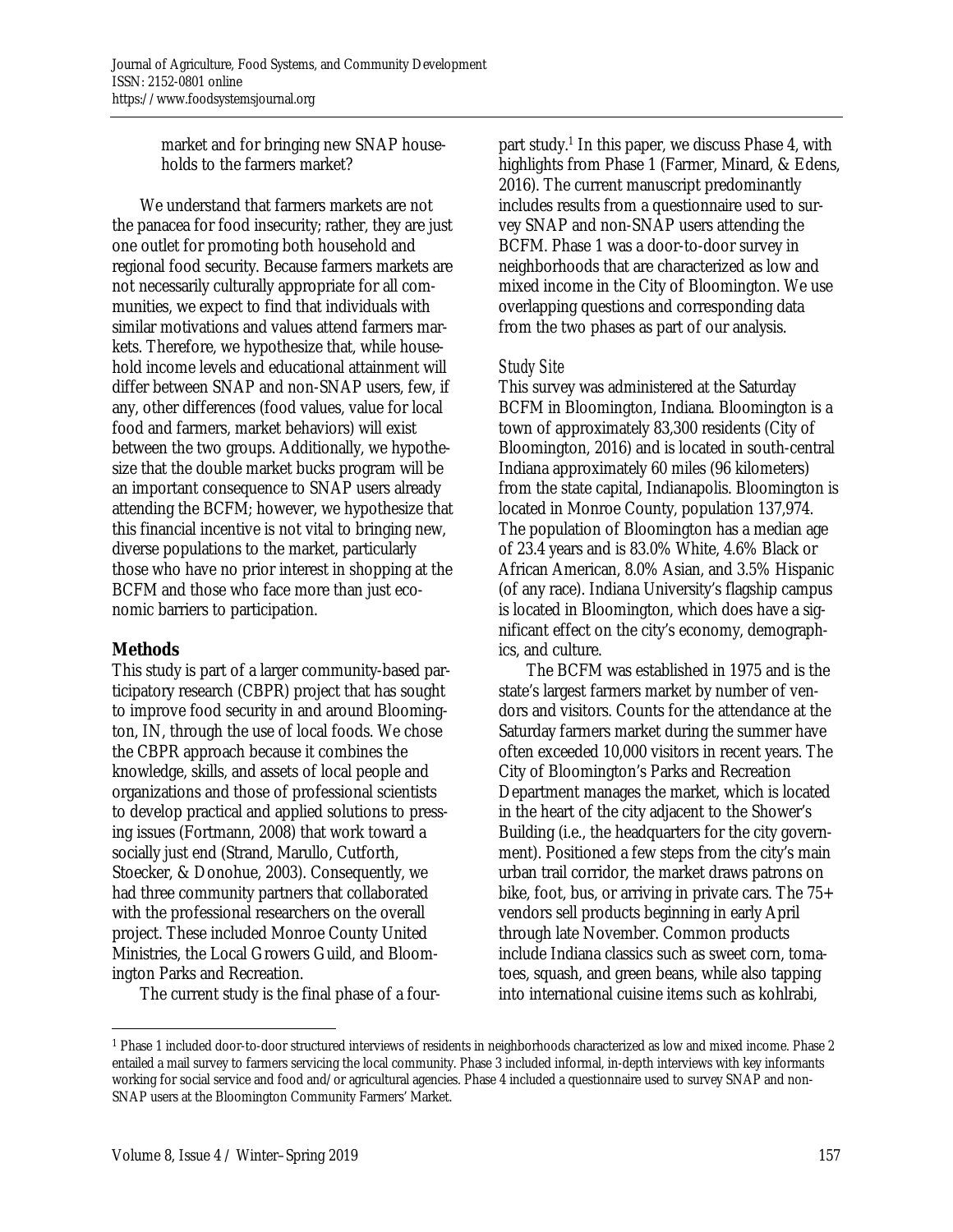Asian greens, "pet" food dairy products (cow and goat products being legally sold for pet consumption only; however, they are often consumed by humans), honey, hot peppers, and a variety of ready-made hot items. Beyond patrons and farmers, the market is home to musicians busking for dollars, a few clowns on occasion, and folks attending for a morning coffee, scone, and visit with friends.

 The Double Market Bucks Program (DMBP) began in the summer of 2013 and is funded by private donations. Once per week, SNAP participants can trade up to US\$18 in SNAP benefits for double the value (up to US\$36) in Market Bucks. Market Bucks are issued in US\$3 increments and are used like cash by market goers, except vendors cannot give change for Market Bucks. At the end of market hours, vendors redeem the Market Bucks they received for cash. After one year of the DMBP, the receipt of Market Bucks increased fivefold and EBT transactions more than doubled at the BCFM (Wooten, 2013). Market Bucks receipts increased another 17.0% in 2014 before decreasing by 4.0% during 2015 (Lay, 2015).

 As of 2012, the majority of households with low incomes surveyed in Bloomington were interested in shopping at the community farmers market but were experiencing a range of economic, physical, and cultural barriers; at that time, food pantries were the main connection between lowincome households and local foods in Bloomington (Babb, 2013). The DMBP was implemented at the BCFM in 2013, and during that season, SNAP receipts more than doubled (Wooten, 2013), indicating that this financial incentive has been successful in some regard. Overall, these financial incentives are relatively new, and few studies have assessed the utility of such initiatives implemented at farmers markets. Moreover, the cost of foods at farmers markets is just one potential barrier to participation. In this paper, we assess the utility of the DMBP from the perception of SNAP participants. In an exploratory fashion, we compare the demographics, values, motivations, and behaviors of SNAP participants at the farmers market with those of non-SNAP participants. We consider the aforementioned variables as explanatory and question whether the DMBP works to negate such variables at the BCFM. We do this by comparing market SNAP users to market non-SNAP users; we also compare market going SNAP users to our previous research results conducted in neighborhoods dominated by low-income households who use SNAP benefits.

#### *Data Collection*

The 28-item survey instrument was developed in partnership with representatives from our collaborating agencies, BCFM, the Local Growers Guild, and Monroe County United Ministries. BCFM was particularly invested in this, as the survey also served to query shoppers' perspectives on current offerings. A prior market survey from 2010 helped inform the creation of the current instrument, which was designed to survey both SNAP and non-SNAP market shoppers and included a fourquestion section that pertained only to SNAP shoppers. The 28 items were a mix of multiplechoice, ranking, and fill-in-the-blank questions covering three categories of inquiry: farmers market experience, food values and household behavior, and demographics (see Appendix B). The instrument was piloted three times to clarify the wording and to make the questions more precise. SNAP and non-SNAP data collection mainly took place over four weekends in June and July of 2015, with an additional early August weekend used for SNAP data collection.

 We used a convenience sampling approach with incentives. Non-SNAP users were offered a US\$5 market gift certificate as an incentive to participate in the 10-minute survey. SNAP users redeeming SNAP dollars for Market Bucks were asked if they would be willing to participate in BCFM research and were offered a US\$10 market gift certificate as an incentive. Our research team approached 278 non-SNAP users, of which 172 filled out a market survey. Of the 103 SNAP users approached, 89 filled out the survey. In 2014, the BCFM tallied 247 unique SNAP users attending the market.

#### *Statistical Analysis*

Descriptive results are presented in Appendix A, along with an analysis of variance (ANOVA) and chi-square comparisons between SNAP and non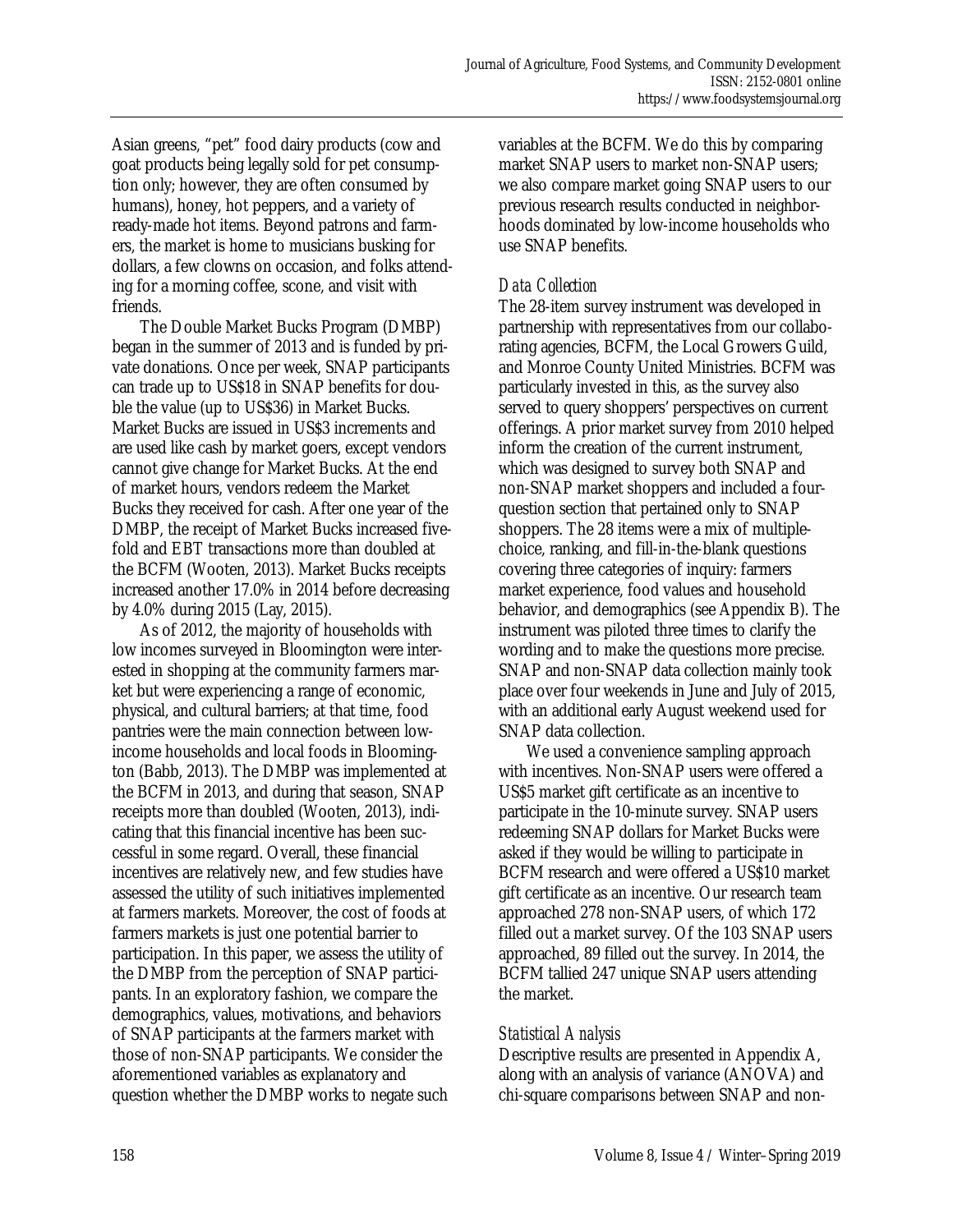SNAP users. These analyses compare scores between the groups, testing for differences. ANOVAs were used to test for differences between the groups using continuous data, such as Likert scales, age, etc. Chi-square was used to compare categorical data, such as gender, educational attainment, etc. Between-group comparisons are included in Tables 1, 2, and 3, which encompass prompts from Questions 3 (commonly purchased products), 9 (motives for attending the farmers market), 10 (benefits from attending the farmers market), and 17 (values for local foods). We then used principal-components analysis (PCA) for questions 9, 10, and 17 in order to evaluate the relationship between prompts and across answers (Tables 2 and 3). The PCA allowed us to determine if relationships exist between various prompts and to combine prompt scores and develop composite means for later use in the regression analyses (Table 4). PCA statistics were developed and presented for questions 9, 10, and 17, and further consideration of each component was made using Cronbach's alpha scores for each component. Cronbach's alpha scores were used to determine the strength of a relationship between items. Components with a Cronbach's alpha level above 0.700 were used in further analysis, which is the common acceptable threshold (Field, 2013). We also delved specifically into SNAP user data in order to discern the importance of Market Bucks to their participation at the market; we also graphed beginning attendance at the BCFM, comparing SNAP vs. non-SNAP consumers.

 Finally, we used regression analysis to understand what variables best predicted if someone was or was not a SNAP user. Fifteen different independent variables (see Table 4) were included in the analysis to determine the strongest predictors for distinguishing between  $SNAP (=1)$  and non-SNAP (=0) users. Regression analysis provides a basis for understanding how independent variables relate to a dependent variable (SNAP vs. non-SNAP in the current case).

#### **Results**

We present our results in three sections, starting with a description of the response rate and demographic results. Next, we review market behaviors, motivations for attending the market and for engaging in local food systems, and the importance of Market Bucks for SNAP users. The final section presents a regression model used to better understand the differences in SNAP and non-SNAP market goers.

#### *Survey Response Overview and BCFM Participant Profile*

Our overall response rate was 68.4%, with SNAP users responding at 86.3% and non-SNAP users responding at 61.8%. Overall, participants were mostly female, White, about 42.5 years of age, had at least one child in the household, and attended religious services at least once a year (Appendix A). Market goers generally attended the BCFM 2.54 times each month during the season, had been attending for 8.5 years, and spent over US\$23 per visit. SNAP users at the market were more often female, younger, and with more children in the household; not surprisingly, they also had lower educational attainment, lower household incomes, and were more likely to be people of color (Appendix A). The SNAP users we surveyed at the farmers market were more likely to be female, to have attained a higher educational level, to have a higher income, to have less difficulty in getting to the grocery store, and to participate less frequently in religious services compared to the SNAP users from our Phase 1 study.

#### *Market Behaviors*

Little difference was found to exist in the market behaviors between the two populations surveyed. SNAP users attended the market 2.55 times per month, while non-SNAP users attended the market 2.53 times per month. Non-SNAP users had been attending the market on average 9.10 years, with SNAP users attending for the past 7.28 years. This was not statistically different. Similarly, the two populations spend fairly equitable amounts of outof-pocket money per week, not including SNAP benefits (SNAP=US\$20.43; non-SNAP= US\$24.80; *p*=.051). Though duly noted, a *p-*value of .051 is marginally significant and on the cusp of being statistically significant beyond random chance). As a result of shopping at the market, no difference was found in the *amount* of fresh fruits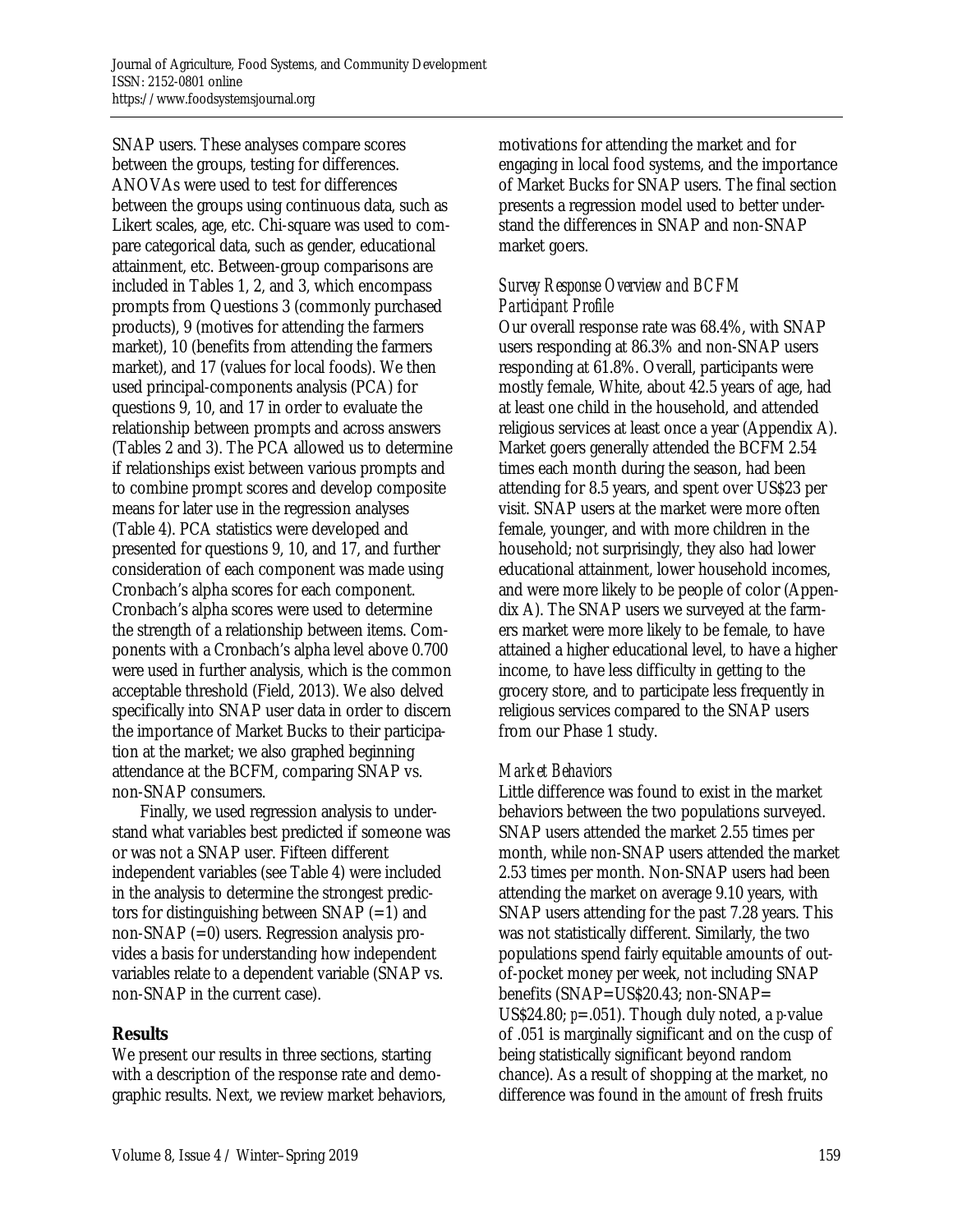and vegetables purchased out of pocket between the two groups. However, a statistical difference was found in the *variety* of fruits and vegetables consumed. SNAP users indicated that attending the market increased the variety of their fruit and vegetable consumption more so than the non-SNAP users.

|                | % Purchase | SNAP % | Non-SNAP % | <b>Difference</b> | Pvalue |
|----------------|------------|--------|------------|-------------------|--------|
| Fruits $*$     | 84%        | 91%    | 80%        | 11%               | 0.028  |
| Vegetables     | 92%        | 94%    | 91%        | 3%                | 0.319  |
| Breads $*$     | 22%        | 17%    | 35%        | 18%               | 0.042  |
| Honey*         | 44%        | 55%    | 38%        | 17%               | 0.013  |
| Meat***        | 26%        | 41%    | 22%        | 19%               | 0.000  |
| $Check*$       | 18%        | 25%    | 15%        | 10%               | 0.047  |
| Other Dairy*** | 5%         | 11%    | 1%         | 10%               | 0.000  |
| $E$ ggs $*$    | 32%        | 44%    | 26%        | 18%               | 0.003  |

#### Table 1. Purchasing Behaviors of SNAP and Non-SNAP Users

\**p*<.05; \*\**p*<.01; \*\*\**p*<.001

SNAP users also noted that shopping at the farmers market increased the amount of fresh fruits and vegetables that they consume (mean of 1.93 out of 5.00; 1=increased greatly, 2=increased some, 3=stayed the same, 4=decreased some, 5=decreased greatly). Participants were asked to report the foods they most commonly purchased while shopping at the farmers market. Food groups included fruits, vegetables, breads, honey, meat, cheese, other dairy, and eggs.

 SNAP users reported buying all of these items, except breads and vegetables, more often than non-SNAP users (Table 1). Both groups used similar transportation methods for getting to market, with personal automobile transportation ranking highest followed by walking (although to a much lesser extent). Finally, we asked study participants how difficult it was getting to the grocery store. We had them rate the difficulty on a scale of 1 to 4  $(1=very\ difficult, 2=difficult, 3=easy; 4=very\ easy).$ Difficulty in getting to the grocery store is used as a proxy for transportation as a barrier (Farmer et al., 2017). SNAP users responded with an average score of 3.11 (easy), which was statistically different from the average response of non-SNAP users: 3.47 (even easier).

#### *Motive-Values*

We also asked all study participants to rate their level of agreement regarding common motivations and values, as defined by the literature, pertaining to why one might attend a farmers market (see Table 2). The Likert-style scale was a 1-to-5, 1=

strongly disagree to 5=strongly agree. The ratings of two motive-values were significantly different between the two groups: the desire *to learn about farming and gardening* and the desire *to purchase food inexpensively*. SNAP users scored these items significantly higher (at the  $p<.05$  and  $p<.001$  levels, respectively).

 We conducted a PCA on the results of the motive-values to evaluate the relationship between the 12 items in this scale, as well as to be able to combine related variables into composite mean scores for later use in the regression analyses (which involved predicting what variables best identify the SNAP users vs. the non-SNAP users). The results detected the presence of one component with an Eigenvalue greater than one. The PCA met statistical rules and assumptions. The component is named based on the items grouping together at .400 or greater, as are the proceeding components discussed further on. Component 1 had a Cronbach's alpha score of .886 and explained 49.7% of the variance. This component included all items on the scale and was entitled *Market Motivations*.

 Using a similar approach, we evaluated the motive-values for why individuals partake in local food systems. This battery of questions included 13 items and also used a 1–5 Likert-style scale of "strongly disagree" to "strongly agree" (Table 3). Five items returned significantly different results between SNAP and non-SNAP users, with SNAP users assigning higher scores––*I give preference to foods that are grown with few chemical applications* (*p*<.05), *The*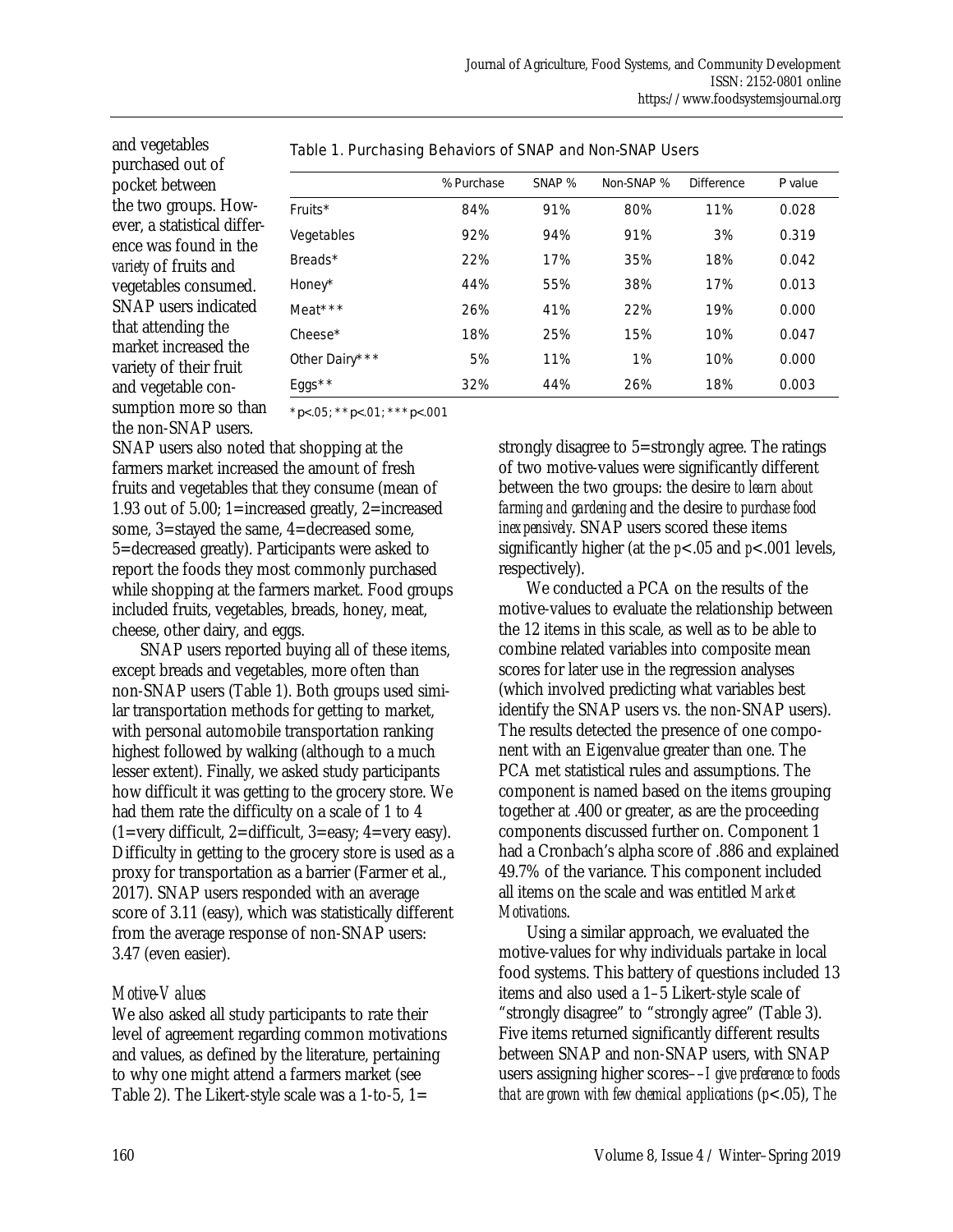| I go to the FM because I want            | Overall | <b>SNAP</b> | Non-SNAP | Component 1<br>("Market<br>Motivations") |
|------------------------------------------|---------|-------------|----------|------------------------------------------|
| Fresh food                               | 4.66    | 4.62        | 4.68     | .713                                     |
| Food with higher nutritional value       | 4.35    | 4.54        | 4.25     | .734                                     |
| Food with fewer synthetic chemicals      | 4.48    | 4.58        | 4.42     | .809                                     |
| More variety                             | 4.00    | 4.05        | 3.97     | .677                                     |
| Easier access to fresh food              | 4.15    | 4.24        | 4.11     | .641                                     |
| To purchase food inexpensively***        | 3.29    | 3.84        | 2.97     | .417                                     |
| To learn about farming and gardening*    | 3.25    | 3.56        | 3.07     | .498                                     |
| Recreation opportunities                 | 3.65    | 3.80        | 3.57     | .486                                     |
| To consume foods grown sustainably       | 4.29    | 4.34        | 4.26     | .793                                     |
| To support sustainable farming practices | 4.46    | 4.47        | 4.45     | .823                                     |
| To support a local food system           | 4.60    | 4.63        | 4.59     | .852                                     |
| To support local farmers                 | 4.65    | 4.64        | 4.65     | .838                                     |
| Overall                                  |         | 3.5         | 3.2      |                                          |

#### Table 2. Agreement with Common Motivations for Attending a Farmers Market: Overall and Group Mean Scores as Well as PCA Results from Q9 of the Survey (1=strongly disagree to 5=strongly agree)

\**p*<.05; \*\*\**p*<.001

#### Table 3. Local Food Motive-Values from Survey Question 17 (1=strongly disagree through 5=strongly agree)

|                                                                                                 | Overall | <b>SNAP</b> | Non-SNAP | Comp. 1  | Comp. 2 | Comp. 3 |
|-------------------------------------------------------------------------------------------------|---------|-------------|----------|----------|---------|---------|
| Purchasing organically grown food is very<br>important to me.                                   | 4.27    | 4.40        | 4.20     | .868     | .174    | .032    |
| I give preference to foods that are grown with few<br>chemical applications.*                   | 4.46    | 4.60        | 4.38     | .853     | .220    | .113    |
| I give preference to foods that were picked just a<br>few days before my purchase.              | 4.34    | 4.47        | 4.28     | .580     | .437    | $-195$  |
| The nutritional value of a food is an important<br>part of my purchasing decisions.**           | 4.43    | 4.61        | 4.33     | .725     | .314    | .049    |
| I give preference to animal products that have<br>been derived in a humane manner.              | 4.03    | 4.20        | 3.94     | .221     | .095    | .805    |
| I give preference to animal products that are free<br>from growth hormones.                     | 4.44    | 4.43        | 4.45     | .629     | .469    | .469    |
| The expense of fresh local produce deters me<br>from purchasing it as often as I would like.*   | 3.55    | 3.78        | 3.42     | $-0.049$ | .092    | .548    |
| I generally purchase whole foods, rather than<br>processed foods.                               | 4.08    | 4.16        | 4.04     | .594     | .278    | .161    |
| I give preference to purchasing foods that come<br>from within 100 miles of my location.        | 4.13    | 4.23        | 4.08     | .351     | .687    | $-011$  |
| I give preference to eating foods that are in<br>season. For example, tomatoes in July-October. | 4.23    | 4.17        | 4.26     | .141     | .724    | .150    |
| I give preference to food purchase decisions that<br>support the local economy.*                | 4.48    | 4.63        | 4.40     | .221     | .844    | .090    |
| I give preference to food purchase decisions that<br>support local farmers.                     | 4.55    | 4.60        | 4.52     | .306     | .802    | .116    |
| I believe consuming food produced locally is<br>better for the environment.*                    | 4.56    | 4.68        | 4.50     | .281     | .696    | .279    |

\**p*<.05; \*\**p*<.01; \*\*\**p*<.001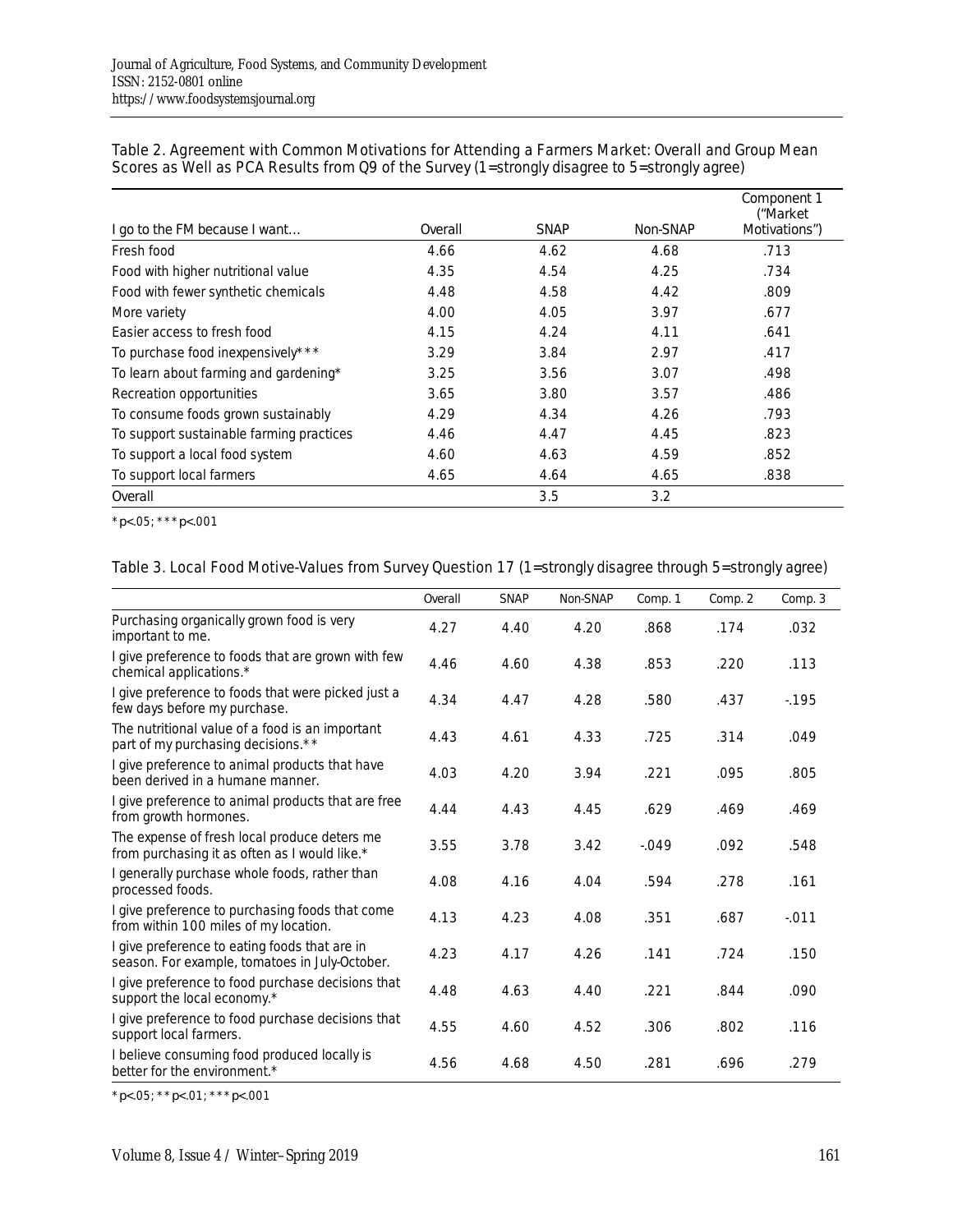*nutritional value is an important part of my purchasing decisions* (*p*<.01), *The expense of fresh, local produce deters me from purchasing it as often as I would like* (*p*<.05), *I give preference to food purchase decisions that support the local economy* (*p*<.05), and *I believe consuming food produced locally is better for the environment* (*p*<.05). To test the statistical relationship between these results and to build composite variables for use in logistic regression, we performed a PCA on the 13 items in the battery. The results detected the presence of two useable components. The PCA again met statistical rules and assumptions. Component 1 had a Cronbach's alpha score of .855 and explained 44.6% of the variance. Component 1 included six items that focused on the preference of organic and/or chemical-free foods, fresh foods, nutritional foods, hormone-free foods, and whole foods. We entitled Component 1 as *Pure Food*. Component 2 had a Cronbach's alpha score of .860, an Eigenvalue of 1.305, and explained 10.0% of the variance. This component comprised items concerning fresh, hormone-free, locally produced, seasonal, and environmentally sound foods, as well as foods supporting local farmers and the local economy. We entitled Component 2 as *Locally Good Food.*

#### *Utility of the Double Market Bucks Program*  SNAP participants use Market Bucks on average 2.8 times a month and find them to be very impor-

market, with no statistical difference detected on either groups' rate of increased attendance over time. A statistical difference was not found. We also asked participants "How did you learn about the double market bucks program?" Nearly 42% of SNAP users learned about the program while in attendance at the farmers market; 17.2% learned about the program through their social network and another 17.2% through a social service agency.

 Another battery of questions sought information as to the importance of the various benefits of attending the market (Table 4). We asked participants to indicate their level of agreement on the importance of eight different benefits gained from market attendance. The acquisition of *fresh food* ranked highest, followed by *safe food*, and *knowing how the food was grown*. When testing for differences between SNAP users and non-SNAP users, we found no statistical differences. In addition, we conducted a PCA to measure the relationship between the eight items and to develop composite variables for later use in the regression analysis. The results detected the presence of one component with an Eigenvalue greater than one. Again, this PCA met the statistical rules and assumptions warranting the combination of these variables into a single composite variable. Component 1 had a Cronbach's alpha score of .833 and explained 52.3% of the variance. We named this component *market benefits* (Table 4).

tant in one's decision to spend SNAP benefits at the Saturday BCFM (1.14 on a 1–4 scale with 1=very important and 4=not important). Surprisingly, 63 of 88 SNAP participants indicate that they would continue to shop at the BCFM if SNAP benefits were not accepted. SNAP users and non-SNAP users followed a parallel trajectory in participating in the farmers

| Table 4. Benefits of Attending the Farmers Market (1=strongly disagree to |  |
|---------------------------------------------------------------------------|--|
| 5 = strongly agree)                                                       |  |

|                                 | Overall | <b>SNAP</b> | Non-SNAP | Comp. 1 <sup>a</sup><br>"Market<br>Benefits" |
|---------------------------------|---------|-------------|----------|----------------------------------------------|
| Nutritional food                | 4.51    | 4.64        | 4.45     | .806                                         |
| Sense of belonging              | 4.13    | 4.18        | 4.11     | .674                                         |
| Fresh food                      | 4.62    | 4.69        | 4.58     | .762                                         |
| Convenience                     | 3.83    | 3.92        | 3.77     | .601                                         |
| Opportunity for recreation      | 3.92    | 3.95        | 3.90     | .673                                         |
| Social interaction with friends | 4.04    | 3.94        | 4.09     | .708                                         |
| Knowing how my food was grown   | 4.23    | 4.37        | 4.15     | .743                                         |
| Safe food                       | 4.32    | 4.44        | 4.25     | .798                                         |

\**p*<.05; \*\**p*<.01; \*\*\**p*<.001

a KMO: .882, Sig: .000, Chi-S: 932.285, CrA: .854, % of var: 52.364, Eig: 4.138 varimax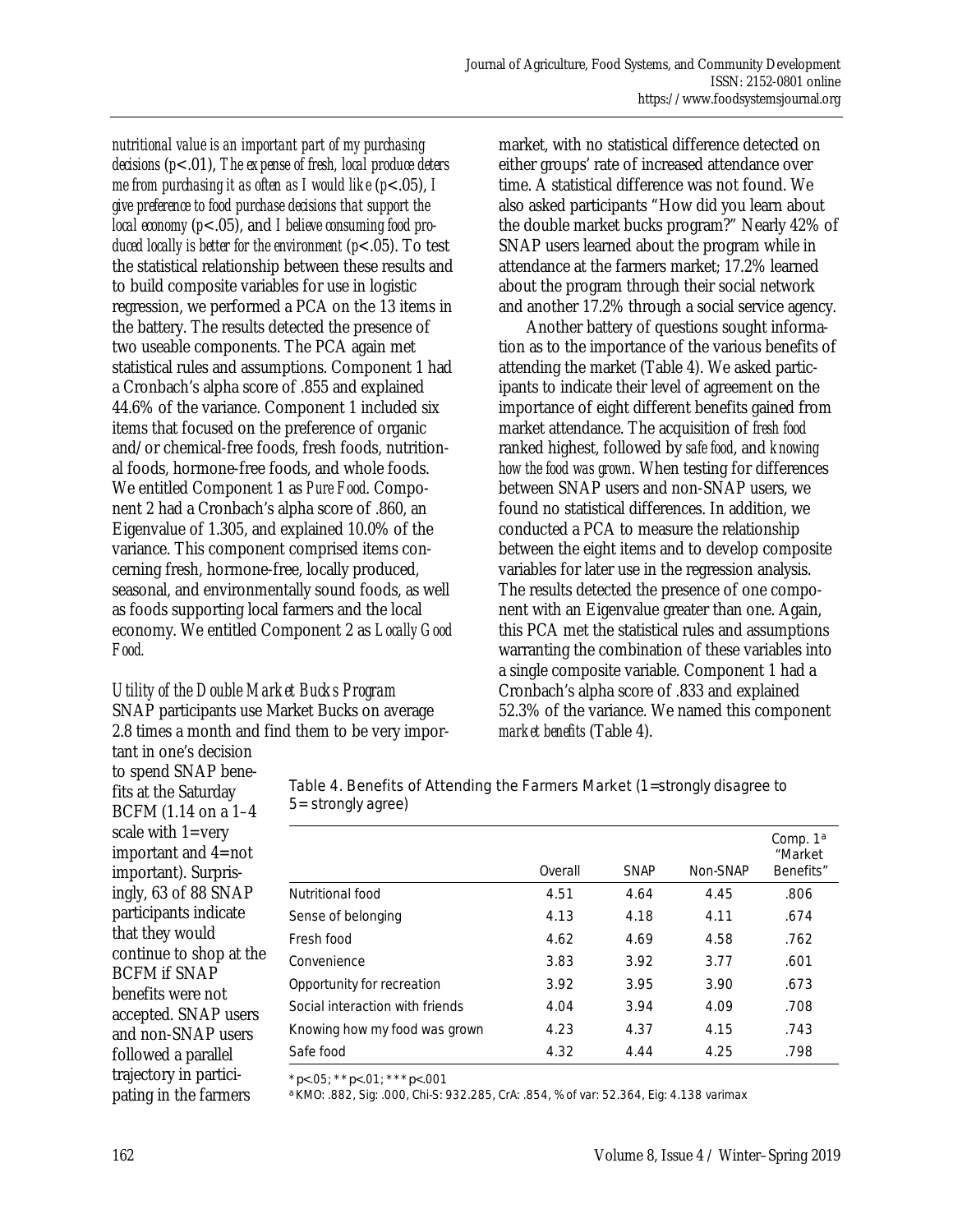Finally, we conducted a binary logistic regression analysis in order to further explore the differences between SNAP and non-SNAP users at the farmers market (Table 4). Model 1 included 15 independent variables detailed in Table 5. We regressed the model on  $1 = SNAP$  user and  $0 = non-$ SNAP user. The model fit the data well, was significant at the .015 level, and met the parameters needed to justify interpretation. Four variables were significant, including money spent at the market (outside of SNAP benefits), the *market motivations* composite variable from Table 2, the number of children in the household, and the ease of getting to the grocery store. As scores changed in these four variables, the likelihood of being a

SNAP user did as well. This relationship is quantified via the odds ratio. For example, for one unit decrease in the ease of getting to the grocery store, the likelihood of someone being a SNAP user increased. Thus, the probability that a respondent will be a SNAP user increased by 43.5% for every unit decrease reported in the ease of getting to the grocery store. For the Q9 composite variable (market motivations), for each point higher (on the Likert scale) one's score moves, one is 10.9% more likely to be a SNAP user. Alternatively, for each dollar less (out of pocket) someone spent at the farmers market, he or she is 29.7% more likely to be a SNAP user. Finally, for each additional child in the household, one is 18.1% more likely to be a SNAP user.

| Table 5. Summary Statistics of the Binary Logistic Regression Model to |
|------------------------------------------------------------------------|
| <b>Predict SNAP User Status Among Farmers Market Goers</b>             |

| Model 1 (Step 4)                                      |                              |  |  |  |  |  |
|-------------------------------------------------------|------------------------------|--|--|--|--|--|
| Model Sign                                            | .015                         |  |  |  |  |  |
| <b>Hosemer Lemeshow</b>                               | .369                         |  |  |  |  |  |
| Chi-Square                                            | 35.916                       |  |  |  |  |  |
| -2 Log Likelihood                                     | 228.104                      |  |  |  |  |  |
| Nagelkerke                                            | .223                         |  |  |  |  |  |
| Percentage Accuracy                                   | 70.9% (87.8% FM; 40.3% SNAP) |  |  |  |  |  |
| Variables                                             | B(S.E.; Exp(B))              |  |  |  |  |  |
| Money spent at the farmers market                     | $-.029(.012; .972)$ *        |  |  |  |  |  |
| Q9 Overall Component: Market Motivations              | $.743(.324; 2.101)^*$        |  |  |  |  |  |
| Ease of getting to the grocery store                  | $-.730(.231; .482)$ **       |  |  |  |  |  |
| # of children in house                                | .454 (.231; 1.574)**         |  |  |  |  |  |
| Attendance at FM as a youth                           | n.S.                         |  |  |  |  |  |
| Frequency in shopping at BCFM                         | n.s.                         |  |  |  |  |  |
| Q10 Overall Component: Benefits of shopping at the FM | n.S.                         |  |  |  |  |  |
| Q17 Component 1: Pure food                            | n.s.                         |  |  |  |  |  |
| Q17 Component 2: Locally good food                    | n.S.                         |  |  |  |  |  |
| Usual transportation mode to grocery                  | n.S.                         |  |  |  |  |  |
| Number of household members                           | n.S.                         |  |  |  |  |  |
| Gender                                                | n.s.                         |  |  |  |  |  |
| Age                                                   | n.S.                         |  |  |  |  |  |
| Religiosity                                           | n.s.                         |  |  |  |  |  |
| Miles to market                                       | n.S.                         |  |  |  |  |  |

**Discussion** 

This article centers on the us of demographics, tives, and experiential ilarities and differes between farmers ket SNAP and non-AP users, as well as AP users who do and not go to the farmers ket. Our results<sup>.</sup> vide five salient points further consideration discussion.

 First, the demophics of our survey ondents support ne common findings in literature while also dding light on new ghts: BCFM shoppers predominantly female, ite, and middle-aged. also find that the ority have at least one d in the household are likely to attend religious services at least once per year. A key difference in our current work compared to the

S.E. Standard Error; \*\*\**p*<.001; \*\**p*<.01; \**p*<.05; n.s.=not significant

Constant –1.063 (1.572; .345) AIC 236.104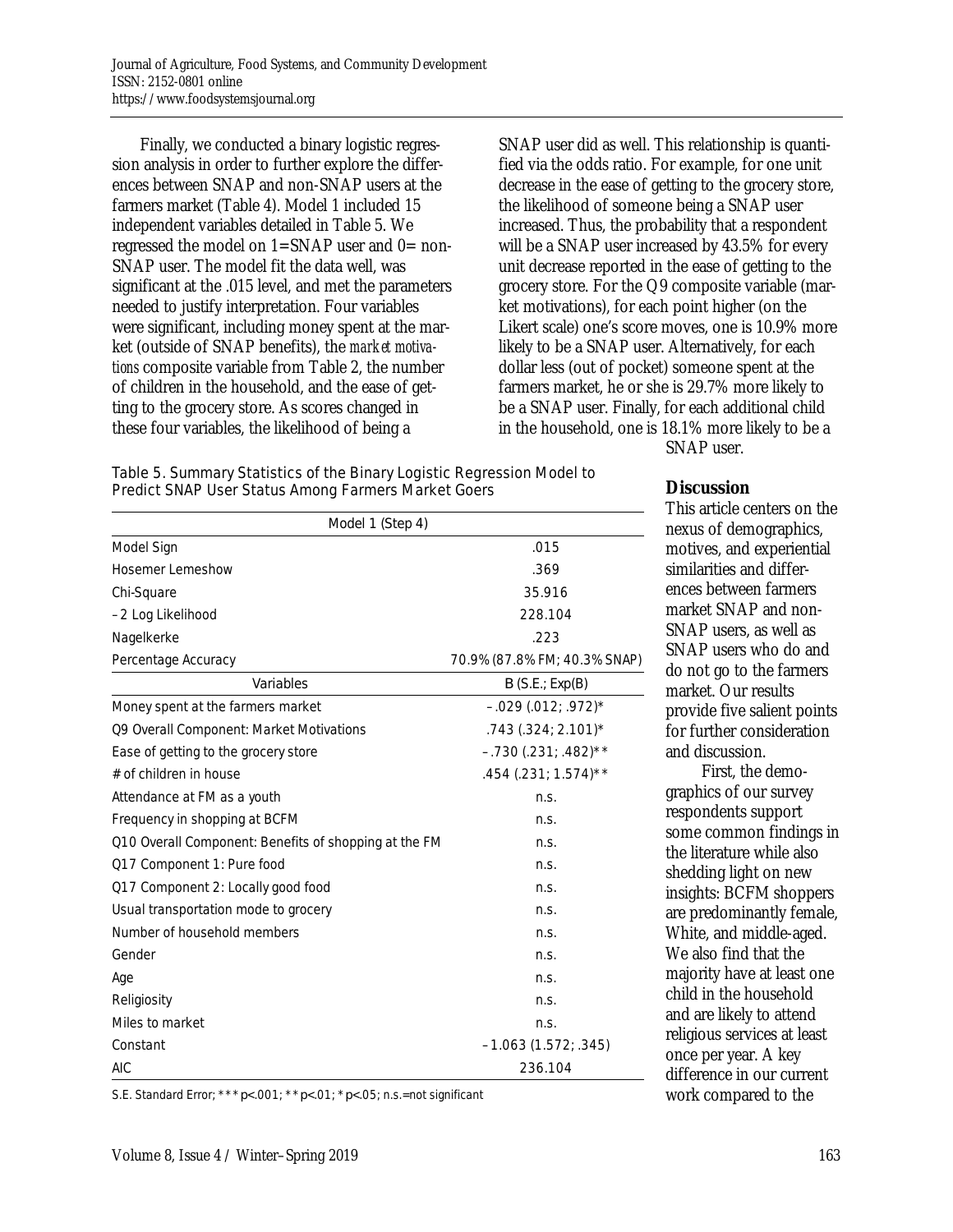literature is the potential utility of religiosity in food justice movements. We found that SNAP users not attending the market participated more frequently in religious services than those SNAP users who frequent the farmers market. This finding is critical as religious affiliation can provide an avenue for communication; information about the farmers market––e.g., hours, location, foods available, SNAP use, prices, etc.––can be distributed through religious networks. Additionally, our comparison of SNAP and non-SNAP users at the farmers market, a new addition to the literature, reveals anticipated differences in educational attainment, ethnicity, and household income, as well as significant differences in gender, age, household size, and the number of children in the household. SNAP users at the market are younger, have more children, a larger household size, and are even more likely to be female. As expected, SNAP users that do not attend the market have lower household incomes and lower educational attainment and represent a more racially and ethnically diverse demographic. Of critical importance are the results highlighting the similarities and difference between SNAP users who attend the BCFM and those who live in the same city but do not attend. Specifically, the difference in the educational attainment and income results between SNAP users who attend the farmers market and those who do not is stark. The number of market-going SNAP users with degrees above a high school diploma (or equivalent) is quite large compared to non-market attending SNAP users. This is a critical finding for consideration as it suggests that education is a strong correlate to market attendance, at least at the BCFM. Likewise, the income level of the two groups is also vastly different. While both SNAP groups have relatively low-income levels, the results for those attending the BCFM show uniformity across low-income brackets than SNAP users not attending the market (which are grouped towards the lower end of the economic spectrum).

 Second, transportation issues appear to be a challenge or barrier for both SNAP groups when compared to the non-SNAP users attending the market. The lack of a personal automobile is a recurring factor contributing to food insecurity among low-income households located relatively

far from food outlets (Walker et al., 2010). We used the question on the *difficulty of getting to the grocery store* as a proxy for transportation as a barrier. There were significant differences between non-market going SNAP users, market going SNAP, and non-SNAP users. Non-SNAP users found it easiest to get to the grocery, and market-going SNAP users followed suit. Our regression results (Table 5) show that the *ease of getting to the grocery store* was a major influence distinguishing SNAP users from non-SNAP users. Some research has found market attendees to be willing to travel farther to get to a market compared to those shopping solely at grocery stores (Parks et al., 2018); thus, we posit transportation as a critical barrier to examine when considering market placement and barriers to accessing local foods (Markowitz, 2010).

 Third, SNAP users reported a greater variety of fresh fruits and vegetables consumed at home as a result of their participation in the farmers market. Our comparative analysis of SNAP and non-SNAP users reveals that only the SNAP group has increased their fresh fruit and vegetable consumption. Additionally, the *variety* within the food groups has also increased for the SNAP population. Moreover, SNAP users report that the DMBP has been "very important" for them and contributes to their decision to spend SNAP benefits at the BCFM. This suggests that financial incentives are increasing the health and food security of SNAP users in attendance at the farmers market. Interestingly, the vast majority of the SNAP users we surveyed claim that they would still participate in the BCFM even if SNAP were no longer accepted.

 Both market-attending groups have similar out-of-pocket expenses (not including SNAP or matching funds). Considering the additional use of Market Bucks, this implies that SNAP users are spending more at the market in total. In fact, SNAP users purchased significantly more fruits, meat, dairy, eggs, honey, and other dairy products than their non-SNAP counterparts. Only bread was purchased less often by SNAP users, and vegetable purchases were not significantly different between the two groups. Thus, it is assumed that cascading nutritional benefits exist due to the increase in take-home products from the market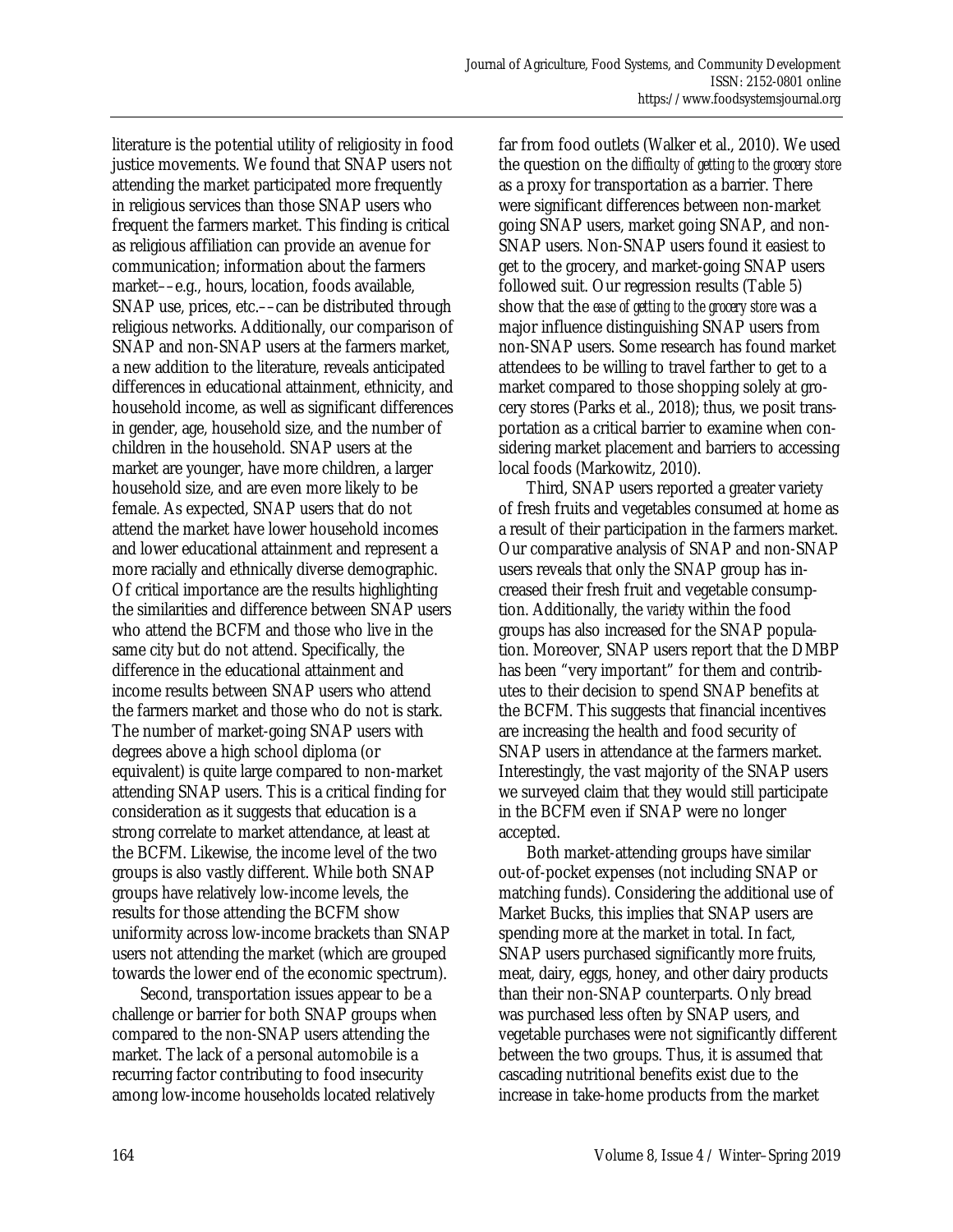due to the DMBP. These findings corroborate the claim of many SNAP users that the DMBP is "very important" as an influencer to spend SNAP benefits at the market. These findings also suggest that the farmers market has become an important food outlet for SNAP users who attend the market.

 Fourth, with regard to motivations for participation, there were more similarities than differences between SNAP and non-SNAP users at the farmers market. This underlines the importance of local, organic, sustainable foods to farmers market shoppers, regardless of household income. Motives for attending the market were all similar, with two initial exceptions. First, SNAP users claimed "learning about farming and gardening" to be a motivation significantly more often than non-SNAP users. This reveals that the farmers market is more than simply a food outlet; it is also an educational resource and a community of practice. Second, SNAP users claimed more often to attend the market "to purchase food inexpensively." One possible explanation for this is that the SNAP benefits and the doubling of SNAP benefits drives down the prices for SNAP recipients by subsidizing their purchases.

 Finally, we found SNAP users to report strong values for items often associated with purchasing food from farmers markets. Although not significant for all categories, SNAP users ranked the majority of these values (e.g., organic, freshness, humaneness) higher than non-SNAP users who attended the market. One statistically significant difference between the two groups was the belief that "consuming foods produced locally is better for the environment." This was valued higher by SNAP users. Considering the greater number and severity of the challenges experienced by SNAP users attending the farmers market, we consider it likely that their participation requires higher values attributed to the foods available there. It may be necessary for SNAP households to value local foods in order to overcome the disproportionately higher number of access barriers they experience compared to non-SNAP households (e.g., transportation, price, etc.). Overall, the lack of differences in values of the two groups again reveals the importance of local food for both SNAP and non-SNAP users. This suggests that the implementation of financial incentives at farmers markets may reduce certain access barriers for SNAP participants but may not attract SNAP users that do not have a high value for local foods.

 There are key limitations of this study that merit further discussion. First, this research relies solely on survey work; we did not observe the behavior of participants at the market or conduct interviews, both of which would provide more depth to complement the breadth of our results. Participant observation and in-depth interviews would help us further assess the individual barriers people face as well as how to facilitate engagement. Along these same lines, we performed this research in a small Midwestern city with a single, dominant market. While this is helpful to understand how such a scenario attracts and retains different types of users, research that includes numerous sites from across a city or larger metro area would also be beneficial. Finally, future research should further address the ease of getting to the grocery store as a proxy for transportation barriers. Items such as transportation issues, store preference, and hours of operation could comprise a broader factor.

#### **Conclusion**

Overall, this study found that the acceptance of SNAP benefits at the farmers market benefits a segment of the SNAP population. Those using SNAP at farmers markets share many similarities with non-SNAP farmers market customers. There are also several differences between SNAP recipients who attend the market and those who do not. Additionally, we found that SNAP users are able to acquire similar or greater amounts of fresh, farmers market products compared to non-SNAP market attendees while spending about 17.7% less out-ofpocket than non-SNAP market attendees. Finally, we contend that transportation, or alternatively geographic placement, is a critical issue for SNAP recipients, particularly in a city with a single focal market that is centrally located away from and not adjacent to residential areas characterized by lowincome households.

 Our results have four primary professional implications for those working on farmers market participation (and local food systems), particularly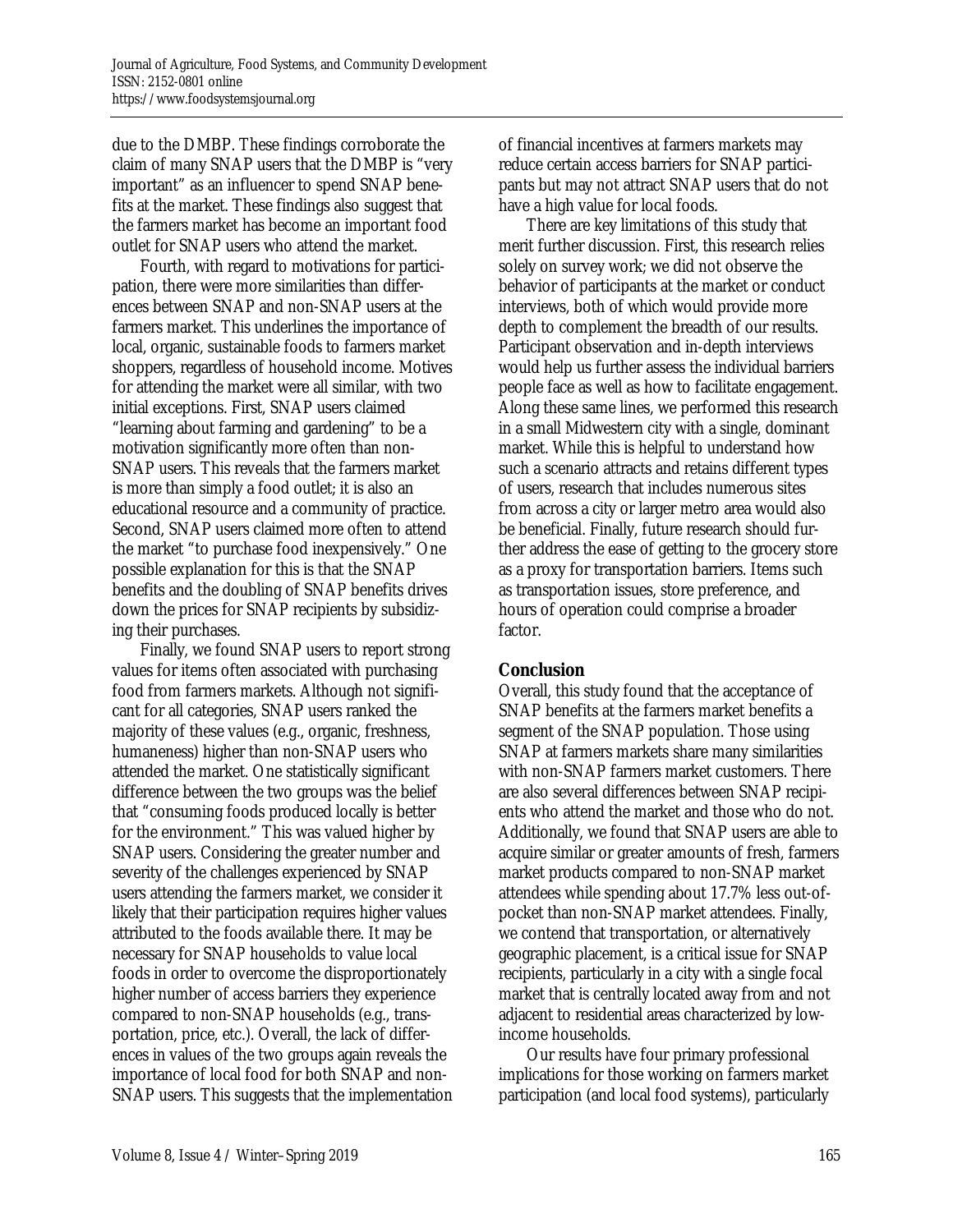pertaining to the inclusion of low-income households. First, the results underscore, at least for this population, how economic incentives are a critical means for enhancing access to local fresh fruits and vegetables by subsidizing further purchasing power for low-income individuals. The majority of our respondents would attend the market without the acceptance of SNAP benefits (albeit likely going home with less product). Thus, if market organizers are interested in recruiting individuals who would normally not attend the market, our results point to transportation ease and geographic placement as critical elements for consideration. Offering smaller, satellite markets may help alleviate this barrier. Second, our results, particularly when compared against our earlier neighborhood survey (Phase 1), indicate that the market-attending SNAP users are more similar (with respect to specific variables) to the market-attending non-SNAP users than they are to SNAP users who do not frequent the market. This notion implicates the need to consider cultural fit at the market and how the market's own culture may attract or repel individuals. That said, farmers markets are not panaceamarketing ventures for attracting all individuals, and a diversity of distribution and procurement options are critical to bolstering accessibility and inclusion in a local food system. Third, this research highlights the nutritional benefit and impact of market bucks programs. Having a double-buck program suppresses financial barriers while simultaneously prompting people to purchase local, healthy food. Finally, food system professionals may want to consider how to network with and through faith-based organizations. In this way, they can take advantage of the systems already in place that are serving as critical safety nets for food

security for low-income households. One prime example is the Fresh Stop Market organized out of the Shawnee Presbyterian Church in Louisville, Kentucky. Fresh Stop runs a host of fresh-food pop-up markets that distribute through institutions located in food-insecure neighborhoods. Churches are a common venue for this organization.

 Working within a food justice framework requires more than simply increasing financial access to food; managers must also consider the types of food available at the market and the values advertised and addressed by the managers of this food space. While recognizing that farmers markets may not be culturally appropriate or desirable for all households, communities should continue to assess both the accessibility of farmers markets to interested households and the acceptability of other localization strategies to those not interested in the farmers market. Therefore, we encourage professionals and researchers to collaboratively work with low-income neighborhoods as part of any food localization initiative. Doing such will allow residents to share their views about which food values are important. It also allows professionals and researchers to consider other desirable connections between low-income households and local foods. As every community differs in needs, resources, and culture, we contend that the Community Based Participatory Research approach remains a critical way forward.

#### **Acknowledgments**

We thank the City of Bloomington Parks and Recreation Department for allowing us to collect data at the market. We also appreciate comments from the reviewers and editor who provided invaluable feedback on the manuscript.

#### **References**

Alkon, A. H. (2012). *Black, white, and green: Farmers markets, race, and the green economy.* Athens: University of Georgia Press. Allen, P. (1999). Reweaving the food security safety net: Mediating entitlement and entrepreneurship. *Agriculture and Human Values, 16*(2), 117–129. https://doi.org/10.1023/A:1007593210496

- Babb, A. M. (2013). *Community food security: The role of alternative food networks in food deserts* (Unpublished Master's thesis). Indiana University, Bloomington, Indiana, USA.
- Bell, J., Mora, G., Hagan, E., Rubin, V., & Karpyn, A. (2013). *Access to healthy food and why it matters: A review of the literature.* Policy Link and The Food Trust. Retrieved from http://thefoodtrust.org/uploads/media\_items/access-to-healthyfood.original.pdf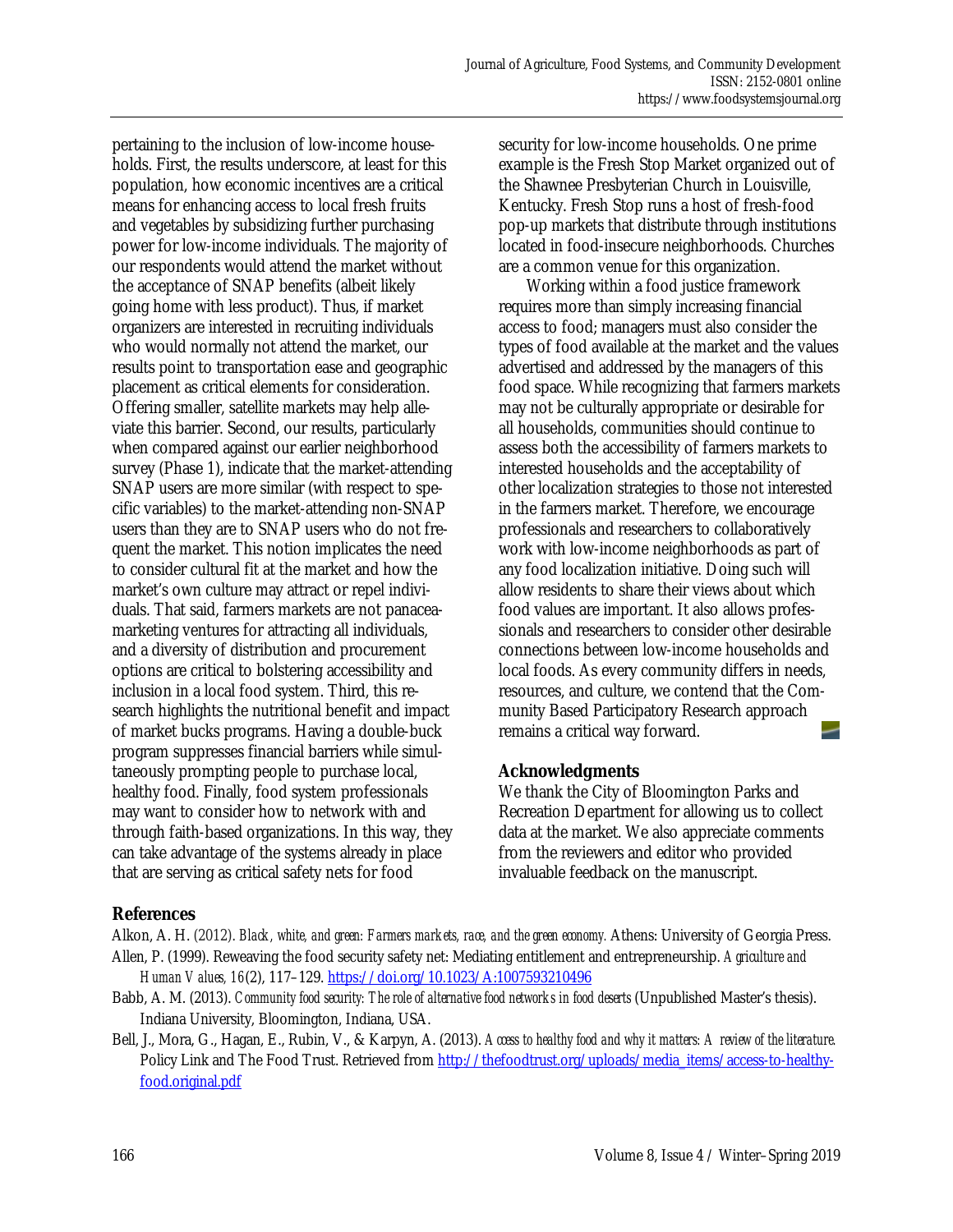- Bowling, A., Moretti, M., Ringelheim, K., Tran, A., Davison, M. (2016). Healthy foods, healthy families: Combining incentives and exposure interventions at urban farmers' markets to improve nutrition among recipients of US federal food assistance. *Health Promotion Perspectives, 6*(1), 10–16. https://doi.org/10.15171/hpp.2016.02
- City of Bloomington. (2016). Bloomington Census Data. Retrieved from https://bloomington.in.gov/about/census-data
- Colasanti, K., Conner, D., & Smalley, S. (2010). Understanding barriers to farmers' market patronage in Michigan: Perspectives from marginalized populations. *Journal of Hunger & Environmental Nutrition, 5*(3), 316–338. https://doi.org/10.1080/19320248.2010.504097
- Cummings, H., Kora, G., & Murray, D. (1999). *Community and economic impact of farmers' markets in Ontario: Summary report.* Guelph, ON: University of Guelph, School of Rural Planning and Development. Retrieved from http://hcaconsulting.ca/wp-content/uploads/2017/03/1999-Farmers-Markets-Ontario-Economic-Impact.pdf
- DeLind, L. B. (2006). Of bodies, place, and culture: Re-situating local food. *Journal of Agricultural and Environmental Ethics, 19*(2), 121–146. https://doi.org/10.1007/s10806-005-1803-z
- Dimitri, C., Oberholtzer, L., Zive, M., & Sandolo, C. (2015). Enhancing food security of low-income consumers: An investigation of financial incentives for use at farmers markets. *Food Policy, 52,* 64–70. https://doi.org/10.1016/j.foodpol.2014.06.002
- Farmer, J. R., Chancellor, C. H., Gooding, A., Shubowitz, D., & Bryant, A. (2011). A tale of four farmers markets: Recreation and leisure as a catalyst for sustainability. *Journal of Park and Recreation Administration, 29*(3), 11–23.
- Farmer, J. R., Chancellor, C., Robinson, J. West, S., & Weddell, M. (2014). Agrileisure: Farmers' markets, CSAs, and the privilege in eating local. *Journal of Leisure Research, 46*(3), 313–328. https://doi.org/10.1080/00222216.2014.11950328
- Farmer, J. R., Minard, S., & Edens, C. (2016). Local foods and low-income communities: Location, transportation, and values. *Journal of Agriculture, Food Systems, and Community Development, 6*(4), 41–53. https://doi.org/10.5304/jafscd.2016.064.009
- Field, A. (2013). Discovering Statistics Using IBM SPSS (4th edition). Thousand Oaks, CA: SAGE Publications.
- Fortman, L. (2008). Doing science together. In L. Fortmann (Ed.), *Participatory research in conservation and rural livelihoods: Doing science together* (pp. 1–17). Oxford, UK: Wiley-Blackwell.
- Garrett, H. (2014). Eating local: A cost analysis of farmers' market vs. store-bought foods in Asheville, North Carolina. *Journal of Undergraduate Research* [University of North Carolina at Asheville], *2014*(May), 465–474. Retrieved from https://libres.uncg.edu/ir/unca/f/H\_Garrett\_Eating\_JrnlUngRes\_2014pdf.pdf
- Godfray, H. C. J., Beddington, J. R., Crute, I. R., Haddad, L., Lawrence, D…. Toulmin, C. (2010). Food security: The challenge of feeding 9 billion people. *Science, 327*(5967), 812–818. https://doi.org/10.1126/science.1185383
- Guthman, J. (2008). If they only knew: Color blindness and universalism in California alternative food institutions. *The Professional Geographer, 60*(3), 387–397. https://doi.org/10.1080/00330120802013679
- Herman, D. R., Harrison, G. G., Afifi, A. A., & Jenks, E. (2008). Effect of a targeted subsidy on intake of fruits and vegetables among low-income women in the Special Supplemental Nutrition Program for Women, Infants, and Children. *American Journal of Public Health, 98*(1), 98–105. https://doi.org/10.2105/AJPH.2005.079418
- Hicks, K., & Lambert-Pennington, K. (2014). Evaluating the South Memphis Farmers Market as a strategy to improve access to healthy foods: Lessons from 2011. *Journal of Agriculture, Food Systems, and Community Development, 4*(2), 45–59. http://dx.doi.org/10.5304/jafscd.2014.042.014
- Hinrichs, C. C. (2000). Embeddedness and local food systems: Notes on two types of direct agricultural market. *Journal of Rural Studies, 16*(3), 295–303. [https://doi.org/10.1016/S0743-0167\(99\)00063-7](https://doi.org/10.1016/S0743-0167(99)00063-7)
- Hinrichs, C., & Kremer, K. S., (2002). Social inclusion in a Midwest local food system project. *Journal of Poverty, 6*(1), 65– 90. https://doi.org/10.1300/J134v06n01\_04
- Jones, P. & R. Bhatia (2011). Supporting equitable food systems through food assistance at farmers' markets. *American Journal of Public Health, 101*(5), 781–783. https://doi.org/10.2105/AJPH.2010.300021
- Kantor, L. S. (2001). Community food security programs improve food access. *Food Review-Washington DC, 24*(1), 20–26.
- La Trobe, H. (2001). Farmers' markets: consuming local rural produce. *International Journal of Consumer Studies, 25*(3), 181– 192. https://doi.org/10.1046/j.1470-6431.2001.00171.x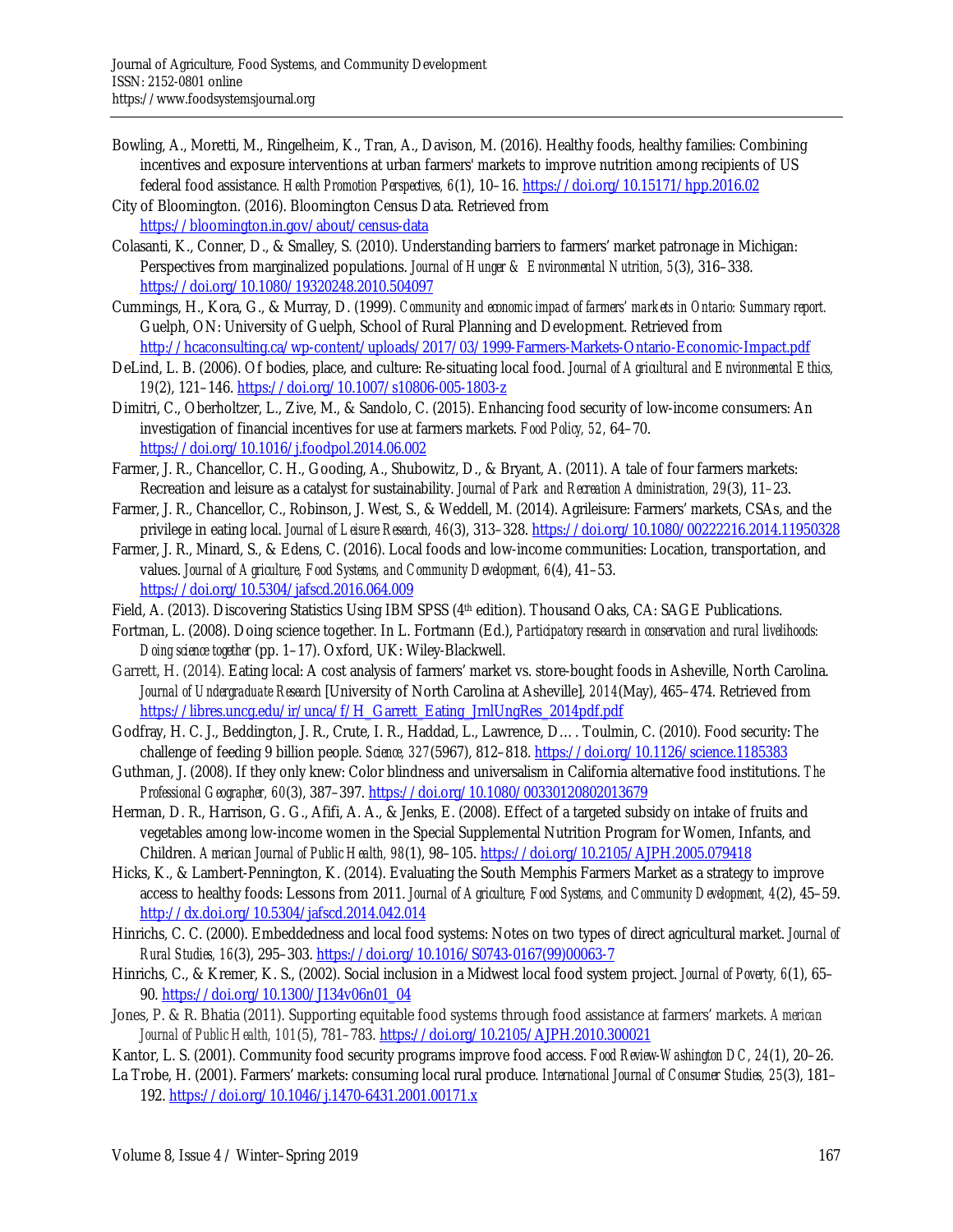- Lay, K. (2014). *Double Market Bucks Program: Reducing local food insecurity and strengthening the local food economy.* Bloomington Parks and Recreation Department.
- Leone, L. A., Beth, D., Ickes, S. B., MacGuire, K., Nelson, E., Smith, R. A., … Ammerman, A. S. (2012). Attitudes toward fruit and vegetable consumption and farmers' market usage among low-income North Carolinians. *Journal of Hunger & Environmental Nutrition, 7*(1), 64–76. https://doi.org/10.1080/19320248.2012.651386
- Lindsay, S., Lambert, J., Penn, T, Hedges, S., Ortwine, K., Mei, A., … Wooten, W. J. (2013). Monetary matched incentives to encourage the purchase of fresh fruits and vegetables at farmers markets in underserved communities. *Preventing Chronic Disease, 10,* E188. https://doi.org/10.5888/pcd10.130124
- Lucan, S. C., Maroko, A. R., Sanon, O., Frias, R., & Schechter, C.B. (2015). Urban farmers' markets: Accessibility, offerings, and produce variety, quality, and price compared to nearby stores. *Appetite, 90*(1), 23–30. https://doi.org/10.1016/j.appet.2015.02.034
- Markowitz, L. (2010). Expanding access and alternatives: building farmers' markets in low-income communities. *Food and Foodways, 18*(1–2), 66–80. https://doi.org/10.1080/07409711003708512
- Mann, J., Miller, S., O'Hara, J., Goddeeris, L. Pirog, R., & Trumbull, E. (2018). Healthy food incentive impacts on directto-consumer sales: A Michigan example. *Journal of Agriculture, Food Systems, and Community Development, 8*(1), 97–112. https://doi.org/10.5304/jafscd.2018.081.006
- McDaniel, L. (2014, September 12). *Are farmers' market prices really more expensive? Eat Local Placer Nevada.* Retrieved September 10, 2018, from http://ucanr.edu/blogs/blogcore/postdetail.cfm?postnum=15299
- Oberholtzer, L., & Grow, S. (2003). *Producer only farmers' markets in the mid-Atlantic region: A survey of market managers.* Arlington, VA: Wallace Center at Winrock International.
- Oberholtzer, L., Dimitri, C., & Schumacher, G. (2012). Linking farmers, healthy foods, and underserved consumers: Exploring the impact of nutrition incentive programs on farmers and farmers' markets. *Journal of Agriculture, Food Systems, and Community Development, 2*(4), 63–77. http://dx.doi.org/10.5304/jafscd.2012.024.002
- Parks, C. A., Jaskiewicz, L. J., Dombrowski, R. D., Fricke, H. E., Hortman, S. B., Trumbull, E., … Yaroch, A. L. (2018). What characteristics define participants of Michigan's Healthy Food Incentive Program? *Journal of Planning Education and Research.* Advance online publication. https://doi.org/10.1177/0739456X18772081
- Payne, G. H., Wethington, H., Olsho, L., Jernigan, J., Farris, R., & Walker, D. K. (2013). Implementing a farmers' market incentive program: Perspectives on the New York City Health Bucks Program. *Preventing Chronic Disease, 10,* E145. https://doi.org/10.5888/pcd10.120285
- Sadler, R. (2016). Strengthening the core, improving access: Bringing healthy food downtown via a farmers' market move. *Applied Geography, 67,* 119–218. https://doi.org/10.1016/j.apgeog.2015.12.010
- Seyfang, G. (2006). Ecological citizenship and sustainable consumption: Examining local organic food networks. *Journal of Rural Studies, 22*(4), 383–395. https://doi.org/10.1016/j.jrurstud.2006.01.003
- Singleton, C.R., Sen, B., & Affuso, O. (2015). Disparities in the availability of farmers markets in the United States. *Environmental Justice, 8*(4), 135–143. https://doi.org/10.1089/env.2015.0011
- Slocum, R. (2008). Thinking race through corporeal feminist theory: Divisions and intimacies at the Minneapolis Farmers' Market. *Social & Cultural Geography, 9*(8), 849–869. https://doi.org/10.1080/14649360802441465
- Strand, K., Marullo, S., Cutforth, N., Stoecker, R., & Donohue, P. (2003). *Community-based research and higher education.* San Francisco: Jossey-Bass.
- Tiehen, L., Jolliffe, D., & Gundersen, C. (2012). *Alleviating poverty in the United States: The critical role of SNAP benefits* (Report ERR-132). U.S. Department of Agriculture, Economic Research Service. Retrieved from https://www.ers.usda.gov/publications/pub-details/?pubid=44965
- United States Department of Agriculture, Agricultural Marketing Service. (2015). *Local food directories: National Farmers Market Directory.* Retrieved from http://www.ams.usda.gov/local-food-directories/farmersmarkets
- Vermont Agency of Agriculture, Food and Markets. (2016). *A comparison study of product pricing at Vermont farmers' markets and retail establishments.* Retrieved from

[http://agriculture.vermont.gov/sites/ag/files/pdf/local\\_food\\_data/Completed%20Fixed-%20SOV%20Consumer](http://agriculture.vermont.gov/sites/ag/files/pdf/local_food_data/Completed%20Fixed-%20SOV%20Consumer%20Guide%20to%20Purchasing%20Food%20at%20Farmers%27%20Market....pdf) %20Guide%20to%20Purchasing%20Food%20at%20Farmers%27%20Market....pdf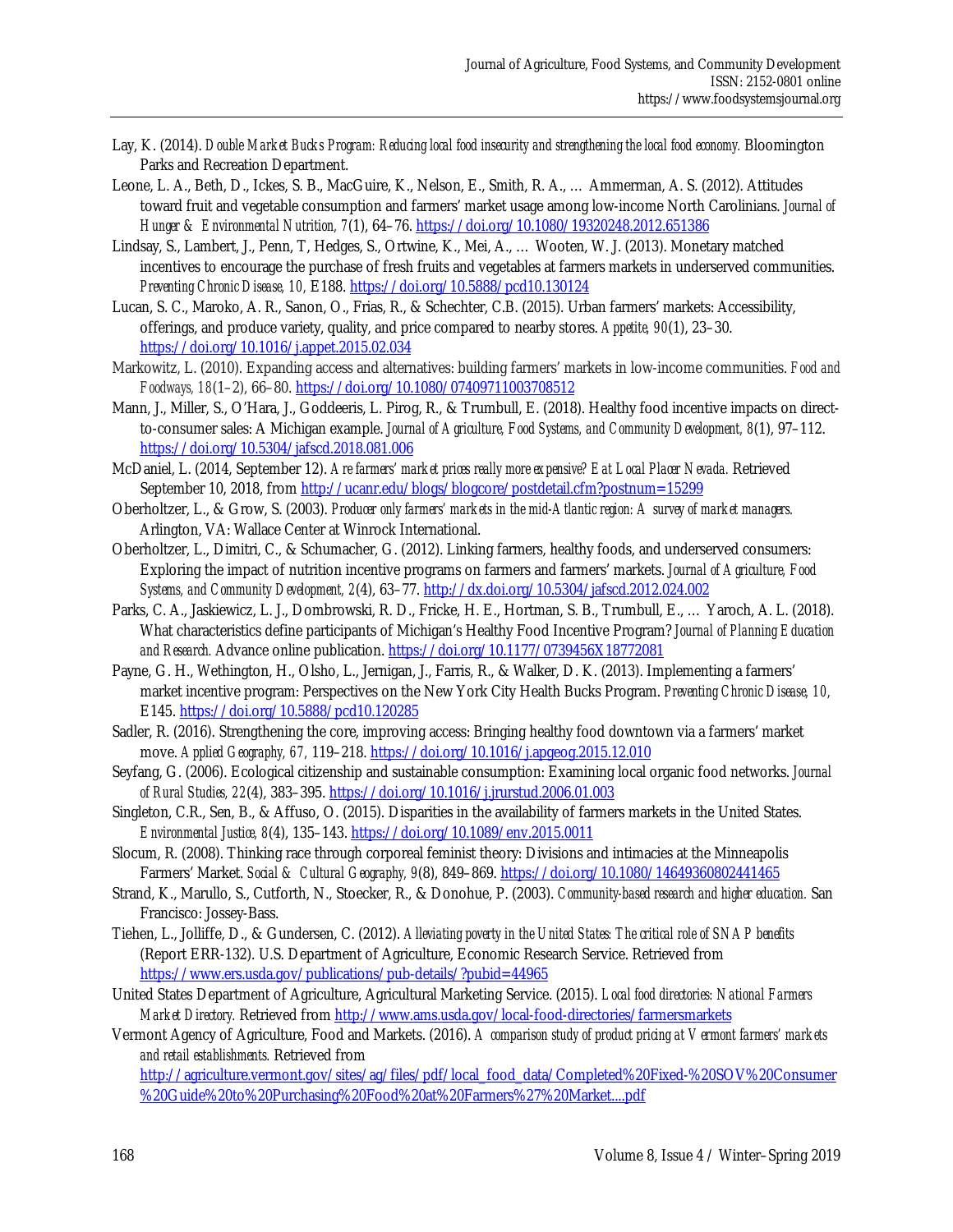- Walker, R. E., Keane, C. R., & Burke, J. G. (2010). Disparities and access to healthy food in the United States: A review of food deserts literature. *Health & Place, 16*(5), 876–884. https://doi.org/10.1016/j.healthplace.2010.04.013
- Winch, R. (2008). *Nutrition incentives at farmers' markets: Bringing fresh, healthy, local foods within reach.* Cockeysville, MD: Farmers Market Coalition. Retrieved from

http://www.farmlandinfo.org/sites/default/files/ebt\_matching\_programs\_rachel\_winch\_1.pdf

- Wolf, M., Spittler, A., & Ahern, J. (2005). A profile of farmers' market consumers and the perceived advantages of produce sold at farmers' markets. *Journal of Food Distribution Research, 36*(1), 192–201. Retrieved from https://ageconsearch.umn.edu/record/26768?ln=en
- Wooten, N. (2013). *Double Market Bucks Program: Reducing local food insecurity and strengthening the local food economy.* Bloomington, IN: Parks and Recreation Department. Retrieved from http://issuu.com/bloomingtonparks/docs/double\_market\_bucks\_2013\_annual\_rep
- Zepeda, L. (2009). Which little piggy goes to market? Characteristics of US farmers' market shoppers. *International Journal of Consumer Studies, 33*(3), 250–257. https://doi.org/10.1111/j.1470-6431.2009.00771.x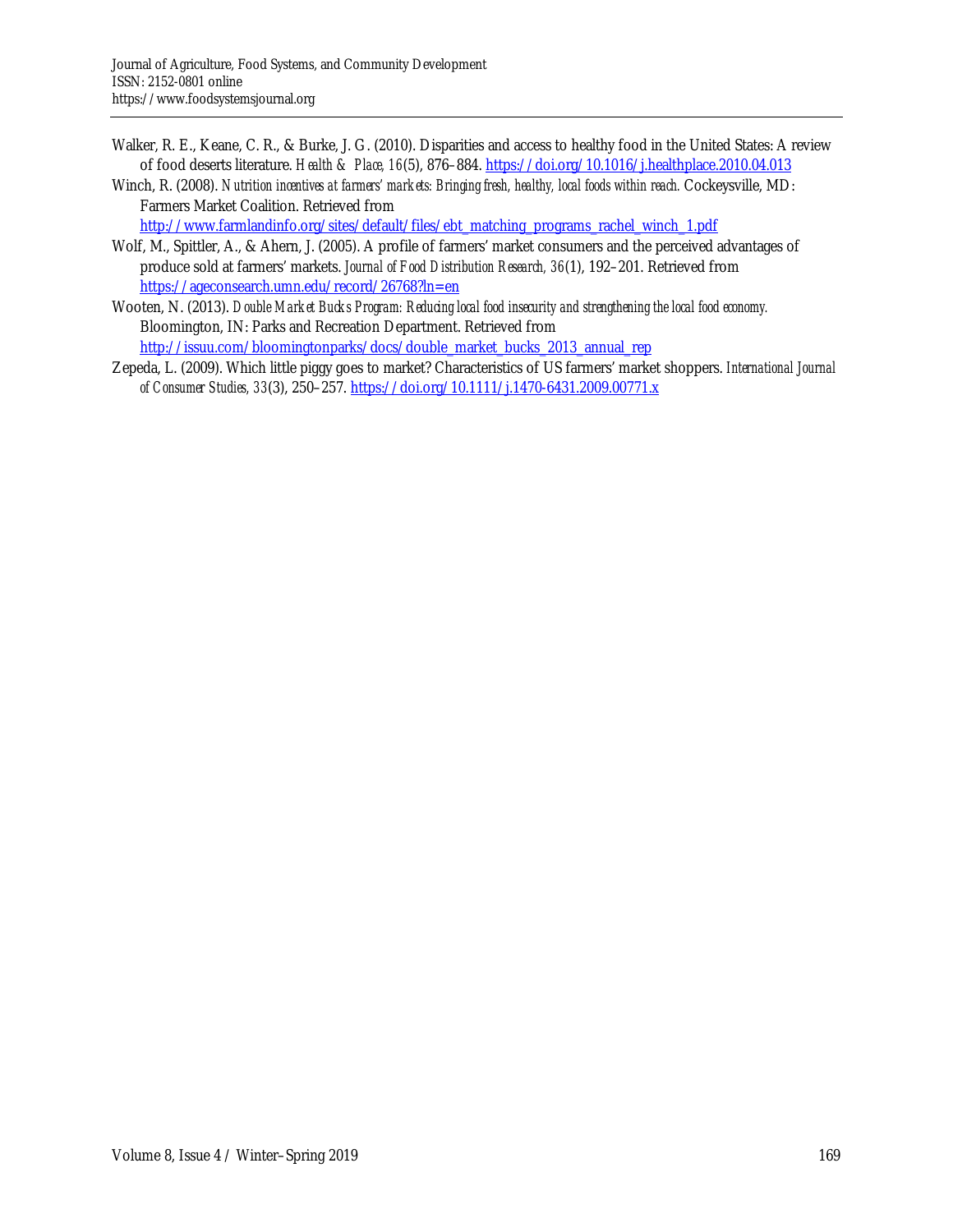| Variables                         | Overall | <b>FM SNAP</b><br><b>Users</b><br>$(n=89)$ | Non-SNAP<br><b>Users</b><br>$(n=160)$ | Phase 1<br><b>SNAP Users</b><br>$(n=50)$ <sup>a</sup> | p-value<br>between<br>FM SNAP &<br>Non-SNAP | p value<br>between<br>FM SNAP &<br>Phase 1 SNAP |
|-----------------------------------|---------|--------------------------------------------|---------------------------------------|-------------------------------------------------------|---------------------------------------------|-------------------------------------------------|
| Gender                            |         |                                            |                                       |                                                       | .165                                        | $.000***$                                       |
| Male                              | 25.2%   | 17.98%                                     | 29.38%                                | 33.33%                                                |                                             |                                                 |
| Female                            | 73.6%   | 79.78%                                     | 69.38%                                | 66.70%                                                |                                             |                                                 |
| Other                             | 1.2%    | 0.00%                                      | 1.25%                                 | 0%                                                    |                                             |                                                 |
| Mean Age                          | 42.54   | 39.68                                      | 44.08                                 | 43.20                                                 | $.070*$                                     | .377                                            |
| Household Size                    | 2.68    | 3                                          | 2.53                                  | 2.75                                                  | $.065*$                                     | .601                                            |
| Children in household             | 44.5%   | 1.34                                       | .62                                   | .52                                                   | $.000***$                                   | .839                                            |
| <b>Educational Attainment</b>     |         |                                            |                                       |                                                       | $.000***$                                   | $.000***$                                       |
| Did Not Finish High School        | 2.8%    | 5.62%                                      | 1.25%                                 | 35.30%                                                |                                             |                                                 |
| High School or GED                | 9.2%    | 13.48%                                     | 6.88%                                 | 33.30%                                                |                                             |                                                 |
| Some College                      | 18.4%   | 24.72%                                     | 15.00%                                | 17.60%                                                |                                             |                                                 |
| Associate's or Technical Degree   | 10.8%   | 15.73%                                     | 8.13%                                 | 5.90%                                                 |                                             |                                                 |
| Bachelor's Degree                 | 27.6%   | 24.72%                                     | 28.75%                                | 5.90%                                                 |                                             |                                                 |
| Master's Degree                   | 22.8%   | 12.36%                                     | 28.75%                                | 2.00%                                                 |                                             |                                                 |
| Professional/Doctoral Degree      | 8.4%    | 2.25%                                      | 11.25%                                | 0.00%                                                 |                                             |                                                 |
| Ethnicity                         |         |                                            |                                       |                                                       | $.082*$                                     | .530                                            |
| African American or Black         | 4.0%    | 6.74%                                      | 2.50%                                 | 13.70%                                                |                                             |                                                 |
| American Indian or Alaska Native  | 0.8%    | 2.25%                                      | 0%                                    | 2.00%                                                 |                                             |                                                 |
| Asian                             | 4.8%    | 3.37%                                      | 5.63%                                 | 3.90%                                                 |                                             |                                                 |
| Hispanic                          | 3.6%    | 5.62%                                      | 2.50%                                 | 3.90%                                                 |                                             |                                                 |
| White                             | 86.0%   | 80.90%                                     | 88.13%                                | 74.5%                                                 |                                             |                                                 |
| Other                             | 0.8%    | 0%                                         | 1.25%                                 | 2.00%                                                 |                                             |                                                 |
| Household Income Level (all US\$) |         |                                            |                                       |                                                       | $.000***$                                   | $.002***$                                       |
| \$0-\$15,000                      | 24.6%   | 44.94%                                     | 11.88%                                | 74.50%                                                |                                             |                                                 |
| \$15,001-\$30,000                 | 23.3%   | 41.57%                                     | 11.25%                                | 11.70%                                                |                                             |                                                 |
| \$30,001-\$45,000                 | 12.9%   | 11.24%                                     | 13.13%                                | 2.00%                                                 |                                             |                                                 |
| \$45,001-\$60,000                 | 8.8%    | 0%                                         | 12.50%                                | 0%                                                    |                                             |                                                 |
| \$60,001-\$75,000                 | 7.9%    | 0%                                         | 11.25%                                | 0%                                                    |                                             |                                                 |
| \$75,001-\$90,000                 | 3.8%    | 0%                                         | 5.00%                                 | 0%                                                    |                                             |                                                 |
| \$90,001-\$120,000                | 7.9%    | 0%                                         | 11.88%                                | 0%                                                    |                                             |                                                 |
| \$120,001-\$150,000               | 3.8%    | 0%                                         | 5.63%                                 | 0%                                                    |                                             |                                                 |
| \$150,001-\$180,000               | 2.5%    | 0%                                         | 3.75%                                 | 0%                                                    |                                             |                                                 |
| \$180,001-\$250,000               | 3.3%    | 0%                                         | 5.00%                                 | 0%                                                    |                                             |                                                 |
| $$250,001+$                       | 1.3%    | 0%                                         | 1.88%                                 | 0%                                                    |                                             |                                                 |
| Religiosity                       |         |                                            |                                       |                                                       | .92                                         | $.000***$                                       |
| Weekly Attendance                 | 22.4%   | 20.22%                                     | 23.13%                                | 30.20%                                                |                                             |                                                 |
| 2 to 3 Times per Month            | 4.9%    | 3.37%                                      | 5.00%                                 | 0.00%                                                 |                                             |                                                 |
| Monthly                           | 5.3%    | 5.62%                                      | 5.00%                                 | 7.50%                                                 |                                             |                                                 |
| Several Times a Year              | 12.2%   | 15.73%                                     | 10.00%                                | 11.30%                                                |                                             |                                                 |
| Yearly                            | 12.2%   | 12.36%                                     | 11.88%                                | 5.70%                                                 |                                             |                                                 |
| Never                             | 43.1%   | 37.08%                                     | 45.00%                                | 45.30%                                                |                                             |                                                 |

## **Appendix A. Demographic Results and Comparison between Neighborhood Groups**

*(continued)*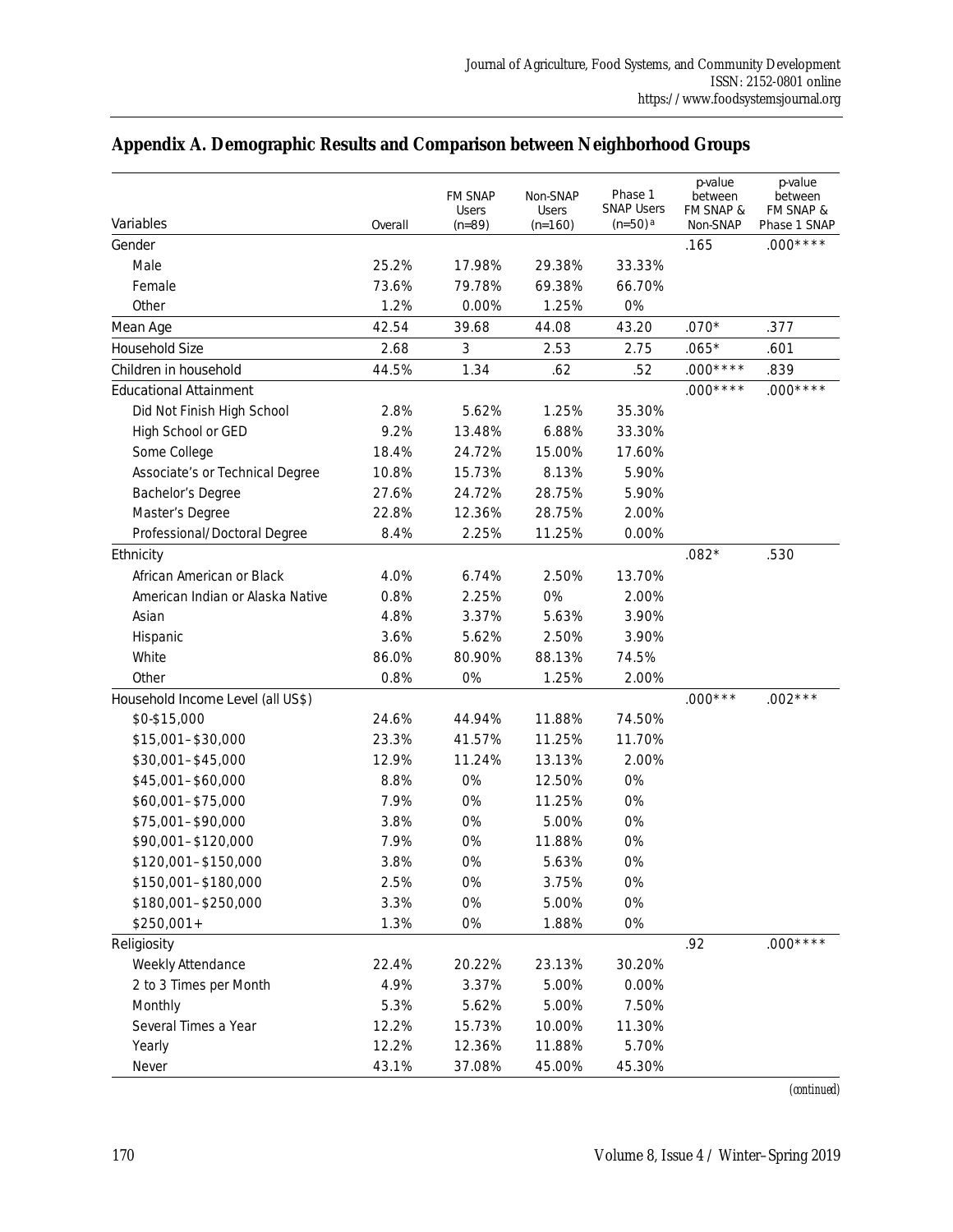| Variables                              | Overall | <b>FM SNAP</b><br><b>Users</b><br>$(n=89)$ | Non-SNAP<br><b>Users</b><br>$(n=160)$ | Phase 1<br><b>SNAP Users</b><br>$(n=50)$ a | pvalue<br>between<br>FM SNAP &<br>Non-SNAP | pvalue<br>between<br>FM SNAP &<br>Phase 1 SNAP |
|----------------------------------------|---------|--------------------------------------------|---------------------------------------|--------------------------------------------|--------------------------------------------|------------------------------------------------|
| Difficulty in getting to grocery store |         |                                            |                                       |                                            | $.003***$                                  | $.012**$                                       |
| <b>Very Difficult</b>                  | 2.0%    | 4.5%                                       | 0.00%                                 | 20.80%                                     |                                            |                                                |
| <b>Difficult</b>                       | 9.9%    | 18.2%                                      | 5.60%                                 | 24.50%                                     |                                            |                                                |
| Easy                                   | 39.3%   | 38.6%                                      | 40.10%                                | 35.80%                                     |                                            |                                                |
| Very Easy                              | 48.0%   | 36.3%                                      | 54.30%                                | 18.90%                                     |                                            |                                                |
| Mean                                   | 3.34    | 3.11                                       | 3.47                                  | 2.53                                       |                                            |                                                |

**a Phase 1 SNAP user data was derived from a neighborhood survey conducted in three locales in Bloomington, IN. Further details on this** phase of the study can be found in Author Paper (Farmer et al., 2016).

\**p*<.1; \*\**p*<.05; \*\*\**p*<.01; \*\*\*\**p*<.001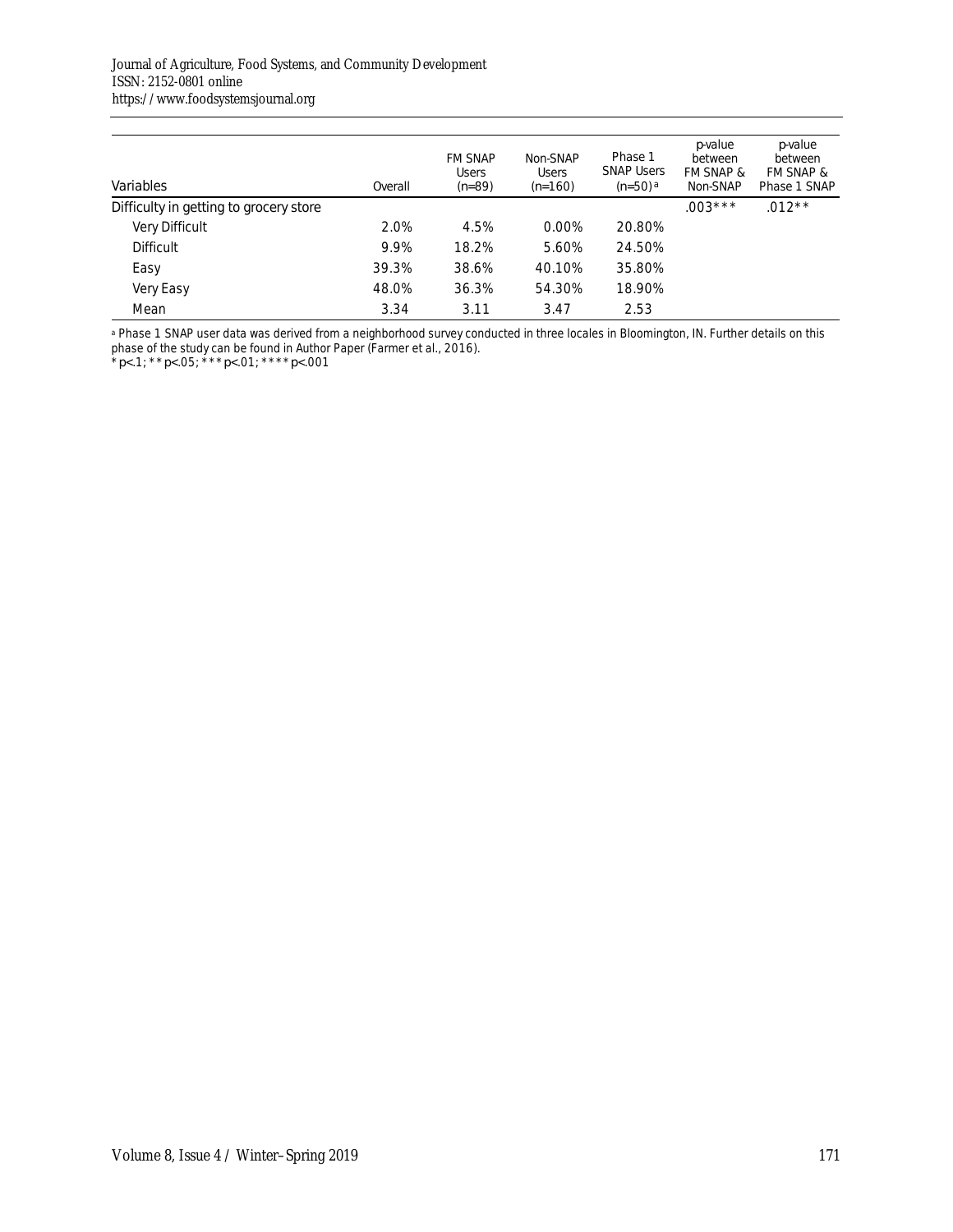**Appendix B. Survey Instrument: 2015 Bloomington Community Farmers' Market Survey**  (following pages)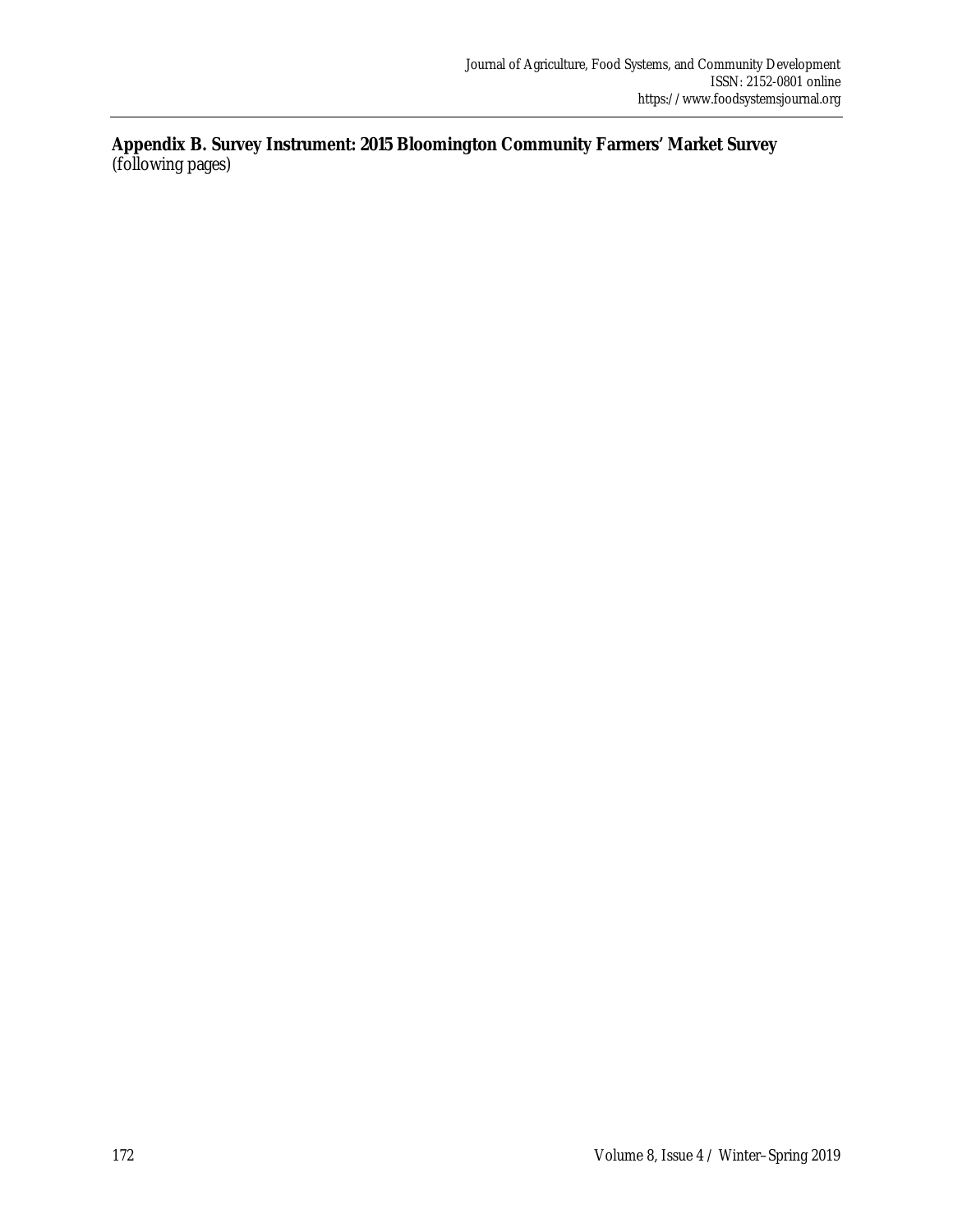## **2015 Bloomington Community Farmers' Market Survey**

# **Section 1: Farmers' market experience**

**1.** While you were growing up, how often did you or your family shop at the following:

|                 | <b>Never</b> | Yearly | Quarterly | Monthly | Couple X<br>a Month | Weekly |
|-----------------|--------------|--------|-----------|---------|---------------------|--------|
| Farmers' Market |              |        |           |         |                     |        |
| Roadside Stand  |              |        |           |         |                     |        |
| U-pick Farm     |              |        |           |         |                     |        |

- **2.** How many times per month do you shop at the Bloomington Community Farmers' Market (BCFM)?
- **3.** What products do you most commonly purchase at the BCFM? (Select all that apply)

| $\Box$ Fruits     | $\Box$ Meat        | $\Box$ Ready-made foods |
|-------------------|--------------------|-------------------------|
| $\Box$ Vegetables | Cheese             | $\Box$ Other:           |
| $\Box$ Bread      | $\Box$ Other Dairy | $\Box$ Other:           |
| Honey             | Eggs               | $\Box$ Other:           |

**4.** As a result of shopping at the farmers' market, the:

|                      | Increased | Increased | Stayed the | Decreased | Decreased |
|----------------------|-----------|-----------|------------|-----------|-----------|
|                      | Greatly   | Some      | same       | Some      | Greatly   |
| amount of fresh      |           |           |            |           |           |
| fruits and           |           |           |            |           |           |
| vegetables I eat has |           |           |            |           |           |
| variety of fresh     |           |           |            |           |           |
| fruits and           |           |           |            |           |           |
| vegetables I eat has |           |           |            |           |           |

| 5. Do you find enough vendors selling the foods<br>you want? | <b>YES</b> | NΩ |
|--------------------------------------------------------------|------------|----|
| <b>6.</b> How many years have you been attending the BCFM?   |            |    |

PID: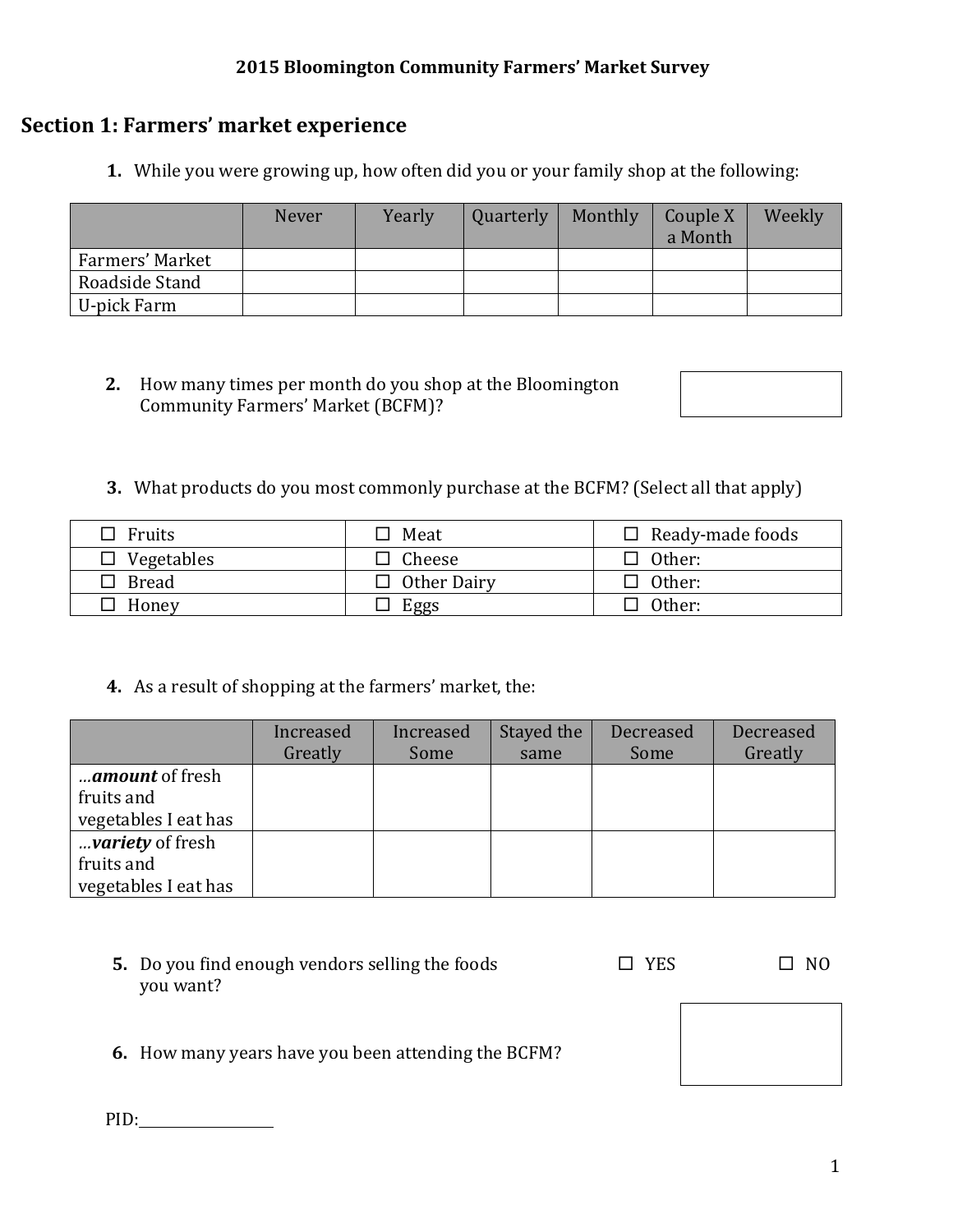## **2015 Bloomington Community Farmers' Market Survey**

- **7.** Are you satisfied with the variety of foods available for purchase? *If no*, what additional foods would you like to see for sale?  $\square$  YES  $\square$  NO
- **8.** How much money do you generally spend at the BCFM each visit (excluding SNAP or WIC benefits)?
- **9.** Please indicate your level of agreement for the following statements on a scale from Strongly Disagree (**SD**), Disagree (**D**), Neutral (**N**), Agree (**A**), to Strongly Agree (**SA**).

| I go to the farmers' market because I want | <b>SD</b> | D | N | A | SA |
|--------------------------------------------|-----------|---|---|---|----|
| Fresh food                                 |           |   |   |   |    |
| Food with higher nutritional value         |           |   |   |   |    |
| Food with fewer synthetic chemicals        |           |   |   |   |    |
| More variety                               |           |   |   |   |    |
| Easier access to buying fresh food         |           |   |   |   |    |
| To purchase foods inexpensively            |           |   |   |   |    |
| To learn about farming or gardening        |           |   |   |   |    |
| Recreation opportunities                   |           |   |   |   |    |
| To consume foods grown sustainably         |           |   |   |   |    |
| To support sustainable farming practices   |           |   |   |   |    |
| To support a local food system             |           |   |   |   |    |
| To support local farmers                   |           |   |   |   |    |

**10.**Please indicate your level of agreement for the following statements on a scale from Strongly Disagree (**SD**), Disagree (**D**), Neutral (**N**), Agree (**A**), to Strongly Agree (**SA**).

| The benefits I receive from attending the farmers'<br>market include: | <b>SD</b> | D | N | A | <b>SA</b> |
|-----------------------------------------------------------------------|-----------|---|---|---|-----------|
| Nutritional food                                                      |           |   |   |   |           |
| Sense of belonging                                                    |           |   |   |   |           |
| Fresh food                                                            |           |   |   |   |           |
| Convenience                                                           |           |   |   |   |           |
| Opportunity for recreation                                            |           |   |   |   |           |
| Social interaction with friends                                       |           |   |   |   |           |
| Knowing how my food was grown                                         |           |   |   |   |           |
| Safe food                                                             |           |   |   |   |           |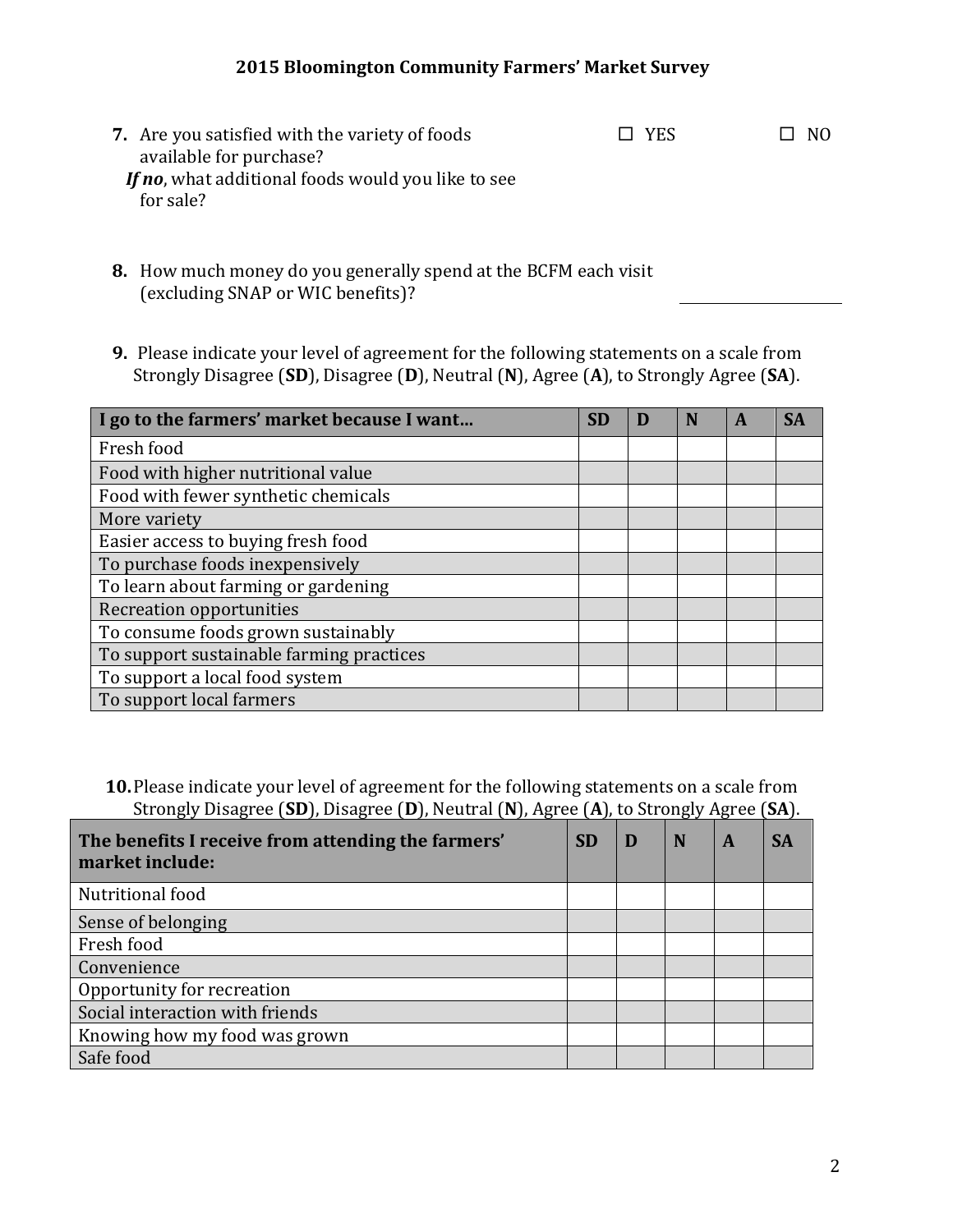**11.** Do you receive SNAP benefits (food stamps)?

## ☐ **No (Please move on to question #17)**

☐ **Yes**

- **12.** About how many times per month do you use Market Bucks at the Saturday BCFM? (check one)
	- $\Box$  This is my first time
	- $\Box$  Once a month
	- $\Box$  2-3 times a month
	- $\square$  Every Saturday
- **13.**How important is the Double Market Bucks program in your decision to spend SNAP benefits at this farmers' market?
	- □ Very
	- $\Box$  Moderately important
	- $\Box$  Slightly important
	- $\Box$  Not important
- **14.** If SNAP benefits were not accepted at the market, would you continue to shop at the BCFM?

 $\Box$ **No** 

# ☐ **Yes**

- **15.**How many SNAP/EBT dollars do you redeem each month at the BCFM? *(do not include Market Bucks in this number)*
- **16.**How did you learn about Double Market Bucks program?
	- $\Box$  At the farmers' market (from staff or poster/advertisement)
	- $\Box$  Farmers' market website or Facebook
	- $\Box$  A friend or family member
	- $\square$  Newspaper or radio
	- $\Box$  Local soup kitchen or food pantry
	- $\Box$  From a social service agency
	- $\Box$  Other: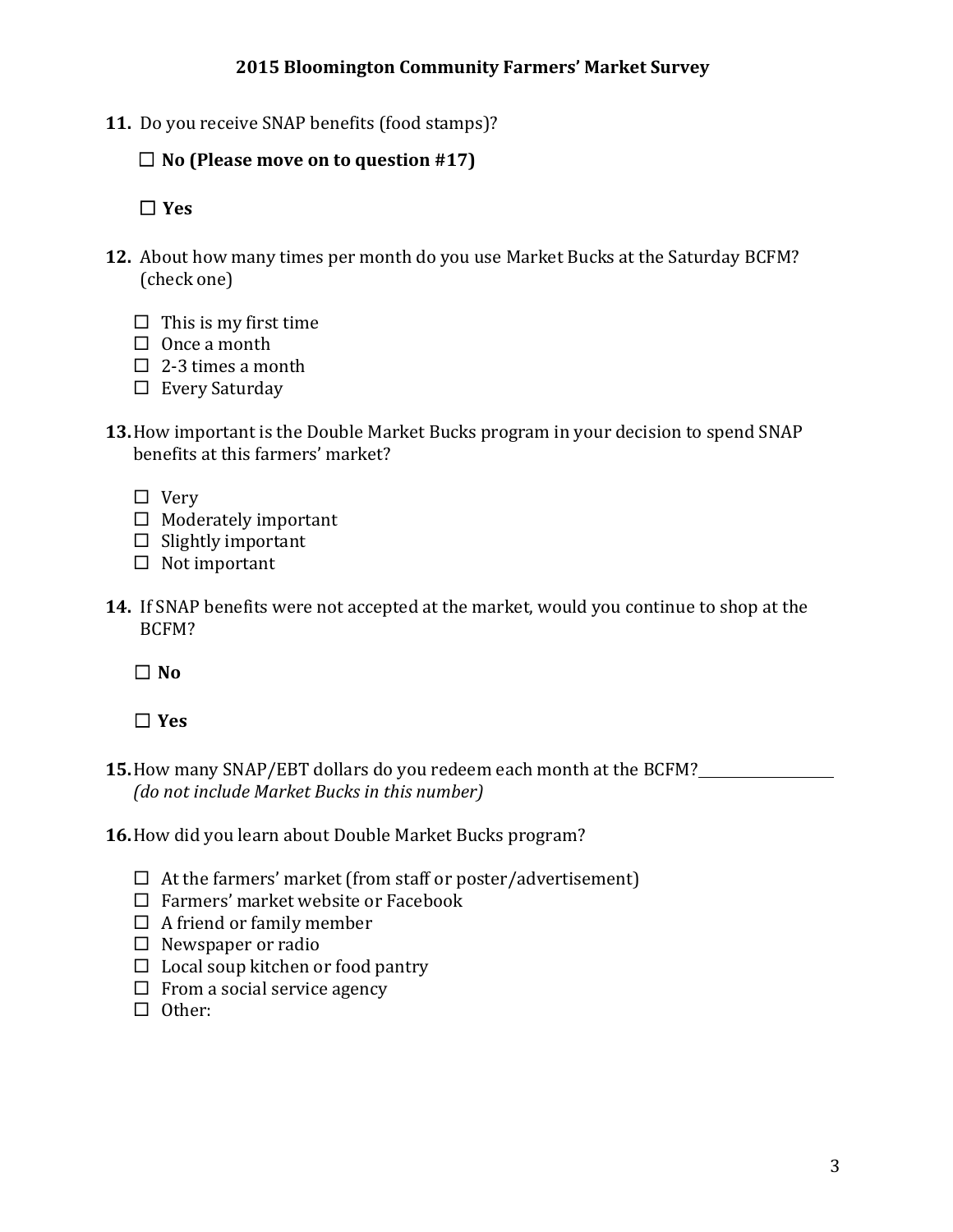# **Section 2: Food Values and Household Behavior**

**17.** Please rate your level of agreement with the following statements concerning local foods: Strongly Disagree (**SD**), Disagree (**D**), Neutral (**N**), Agree (**A**), to Strongly Agree (**SA**).

|                                                                                                                                    | <b>SD</b> | D      | N      | $\mathbf{A}$ | <b>SA</b> |
|------------------------------------------------------------------------------------------------------------------------------------|-----------|--------|--------|--------------|-----------|
|                                                                                                                                    | v         |        |        | v            | v         |
| Purchasing organically grown food is very important to me.                                                                         | □         | □      | $\Box$ | □            | □         |
| I give preference to foods that are grown with few chemical applications.                                                          | □         | $\Box$ | $\Box$ | $\Box$       | $\Box$    |
| I give preference to foods that were picked just a few days before my<br>purchase.                                                 | □         | □      | □      | □            | $\Box$    |
| I would prefer that all Genetically Modified Organism (GMO) foods sold at<br>the Bloomington Community Farmers' Market be labeled. | $\Box$    | п      | П      | $\Box$       | $\Box$    |
| The nutritional value of a food is an important part of my purchasing<br>decisions.                                                | □         | □      | □      | □            | □         |
| I give preference to animal products that have been derived in a humane<br>$\square$ Not applicable (I'm vegan)<br>manner.         | $\Box$    | п      | П      | $\Box$       | $\Box$    |
| I give preference to animal products that are free from growth hormones.                                                           | □         | П      | □      | □            | □         |
| The expense of fresh local produce deters me from purchasing it as often<br>as I would like.                                       | $\Box$    | $\Box$ | $\Box$ | $\Box$       | $\Box$    |
| I generally purchase whole foods, rather than processed foods.                                                                     | □         | □      | □      | □            | □         |
| I give preference to purchasing foods that come from within 100 miles of<br>my location.                                           | $\Box$    | $\Box$ | $\Box$ | $\Box$       | $\Box$    |
| I give preference to eating foods that are in season. For example, tomatoes<br>in July-October.                                    | □         | $\Box$ | □      | □            | □         |
| I give preference to food purchase decisions that support the local<br>economy.                                                    | □         | п      | $\Box$ | $\Box$       | □         |
| I give preference to food purchase decisions that support local farmers.                                                           | □         | $\Box$ | □      | □            | □         |
| I believe consuming food produced locally is better for the environment.                                                           | $\Box$    | $\Box$ | □      | $\Box$       | □         |

# **18.** Please rate the following in terms of importance for your food purchasing decisions:

|                      | Not a<br>Priority | Low<br>Priority | Neutral | Moderate<br>Priority | High<br>Priority |
|----------------------|-------------------|-----------------|---------|----------------------|------------------|
| <b>Chemical Free</b> |                   |                 |         |                      |                  |
| Convenience          |                   |                 |         |                      |                  |
| Freshness/Quality    |                   |                 |         |                      |                  |
| Locally produced     |                   |                 |         |                      |                  |
| Nutrition            |                   |                 |         |                      |                  |
| Price                |                   |                 |         |                      |                  |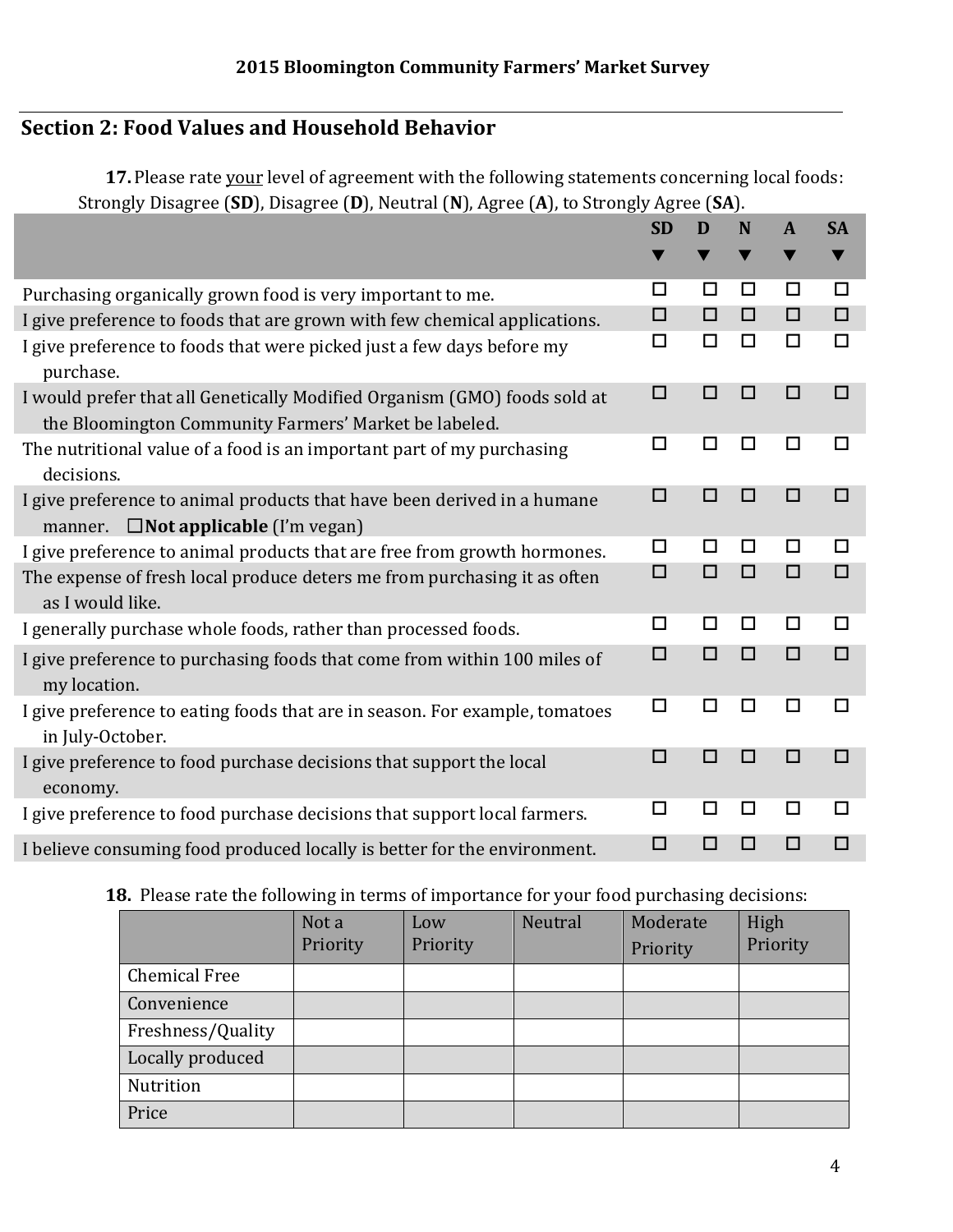# **2015 Bloomington Community Farmers' Market Survey**

**18.** Please indicate your involvement in the following activities (one selection per line):

| <b>Activities</b>                                     | <b>Yes</b> | <b>Used to</b> | <b>Never</b> |
|-------------------------------------------------------|------------|----------------|--------------|
| Food preservation (i.e. freezing, canning, etc.)      |            |                |              |
| Composting                                            |            |                |              |
| Recycling                                             |            |                |              |
| Vegetable gardening: at home                          |            |                |              |
| Vegetable gardening: in a community garden plot       |            |                |              |
| Eating vegetarian/vegan                               |            |                |              |
| Support or belong to an environmental organization(s) |            |                |              |
| Reading about food nutrition                          |            |                |              |
| Reading nutrition labels on food packages             |            |                |              |

# **Section 3: Demographics**

| 19. How do you usually get to the grocery store?                                               |             |                       |  |  |  |
|------------------------------------------------------------------------------------------------|-------------|-----------------------|--|--|--|
| $\Box$ Personal vehicle                                                                        |             | $\Box$ Bike           |  |  |  |
| $\Box$ Walking                                                                                 |             | $\Box$ Shared Carpool |  |  |  |
| $\Box$ Bus                                                                                     |             |                       |  |  |  |
| 20. How difficult is it for you to get to the store to buy groceries?<br>$\Box$ Very difficult |             |                       |  |  |  |
| $\Box$ Difficult                                                                               |             |                       |  |  |  |
| $\Box$ Easy                                                                                    |             |                       |  |  |  |
| $\Box$ Very Easy                                                                               |             |                       |  |  |  |
|                                                                                                |             |                       |  |  |  |
|                                                                                                |             |                       |  |  |  |
| 21. How many people, including yourself, live in your household full time?                     |             |                       |  |  |  |
| Of these, how many are below the age of 18?                                                    |             |                       |  |  |  |
| 22. What is your gender?                                                                       |             |                       |  |  |  |
| $\Box$ Female                                                                                  | $\Box$ Male |                       |  |  |  |
| 23. What year were you born?                                                                   |             |                       |  |  |  |